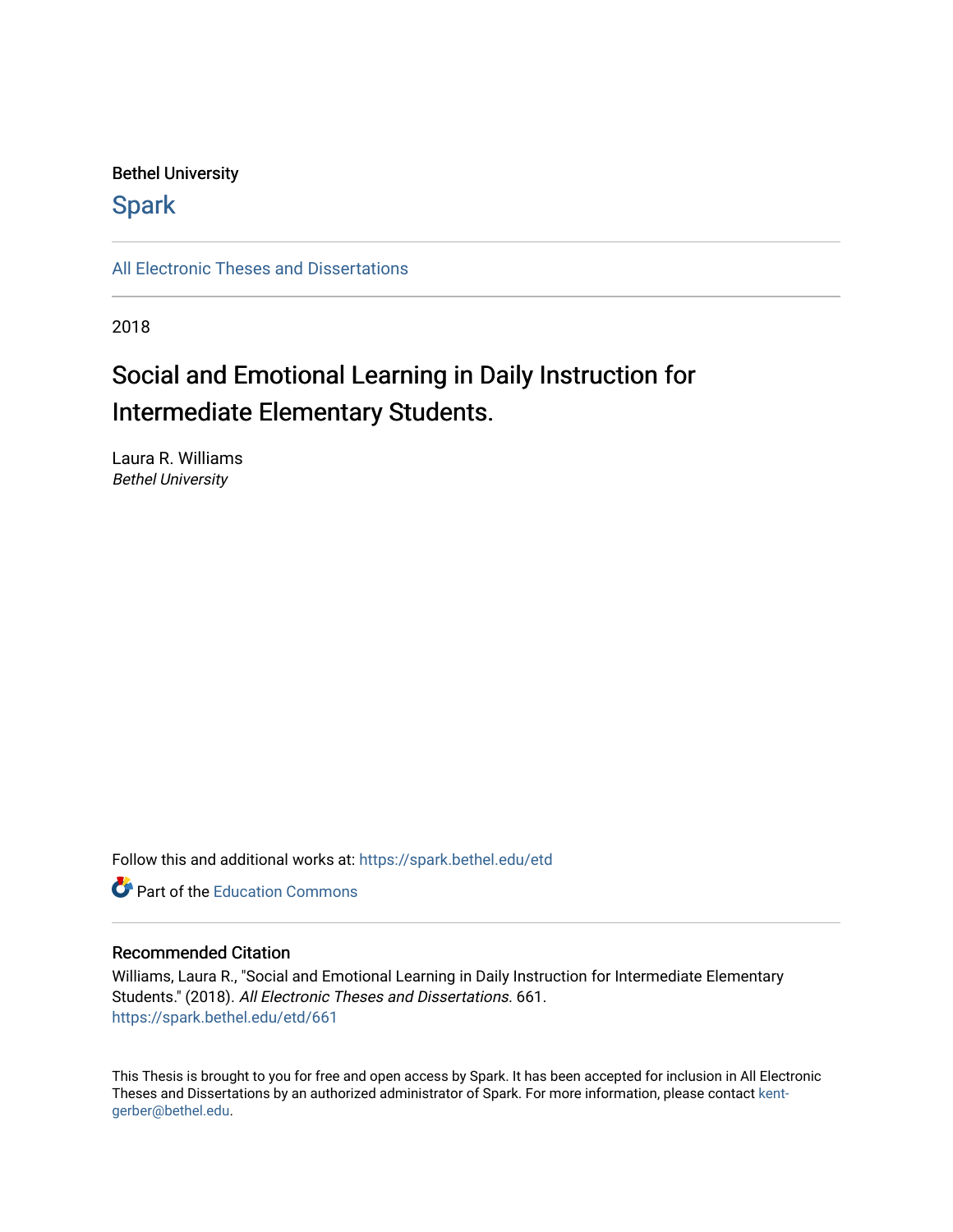# SOCIAL AND EMOTIONAL LEARNING IN DAILY INSTRUCTION FOR INTERMEDIATE

## ELEMENTARY STUDENTS.

## A MASTER'S THESIS

## SUBMITTED TO THE FACULTY

## OF BETHEL UNIVERSITY

BY

## LAURA WILLIAMS

## IN PARTIAL FULFILLMENT OF THE REQUIREMENTS

FOR THE DEGREE OF

MASTER OF ARTS IN EDUCATION

MAY 2018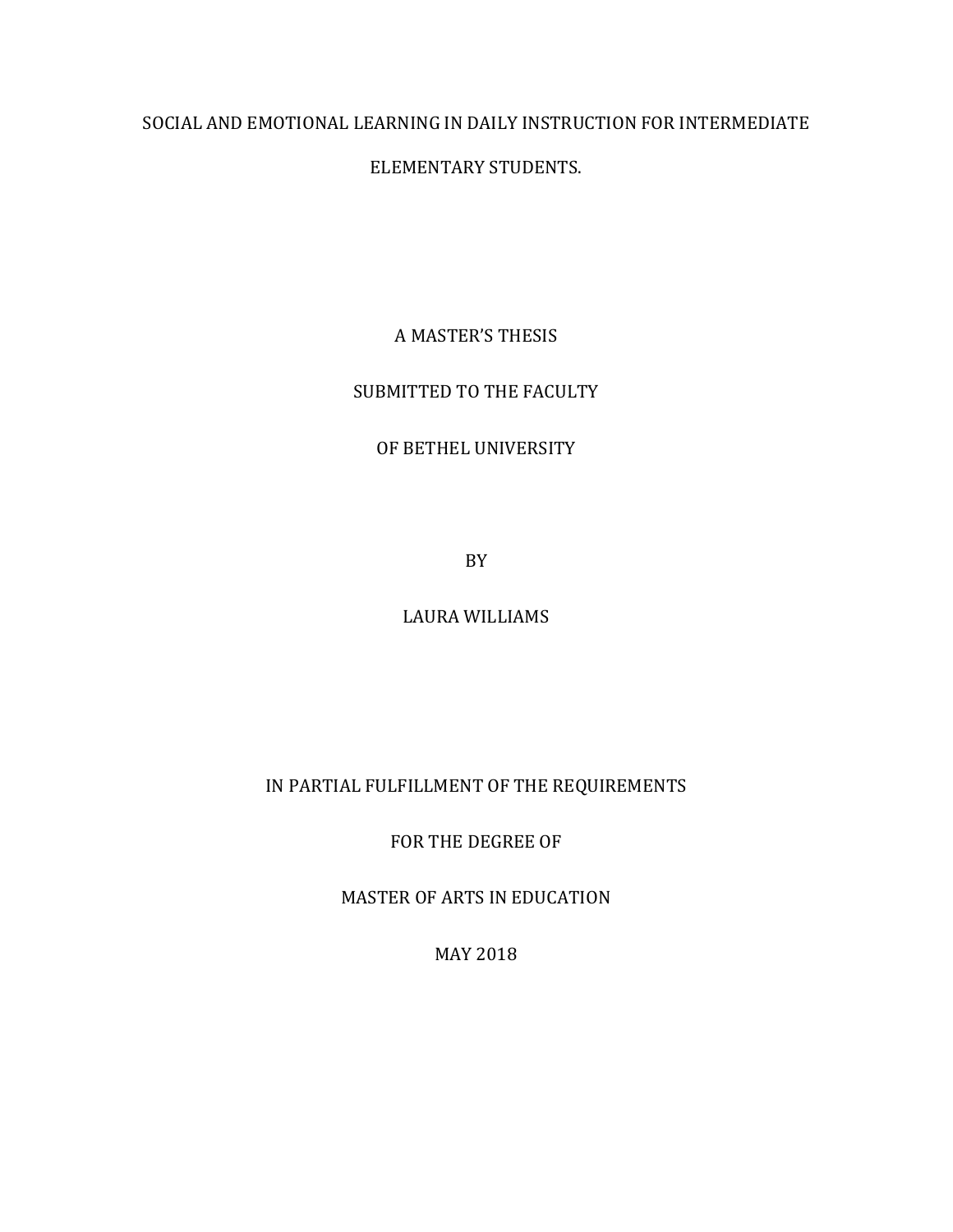BETHEL UNIVERSITY

# THE EXAMINATION AND INTERPRETATION ON HOW TO PRIORITIZE AND EMBED ESSENTIAL SOCIAL AND EMOTIONAL LEARNING IN DAILY INSTRUCTION FOR INTERMEDIATE ELEMENTARY STUDENTS.

Laura Williams

MAY 2018

APPROVED

Advisor: Lisa Silmser, Ed.D

Program Director: Jay Rasmussen, Ph.D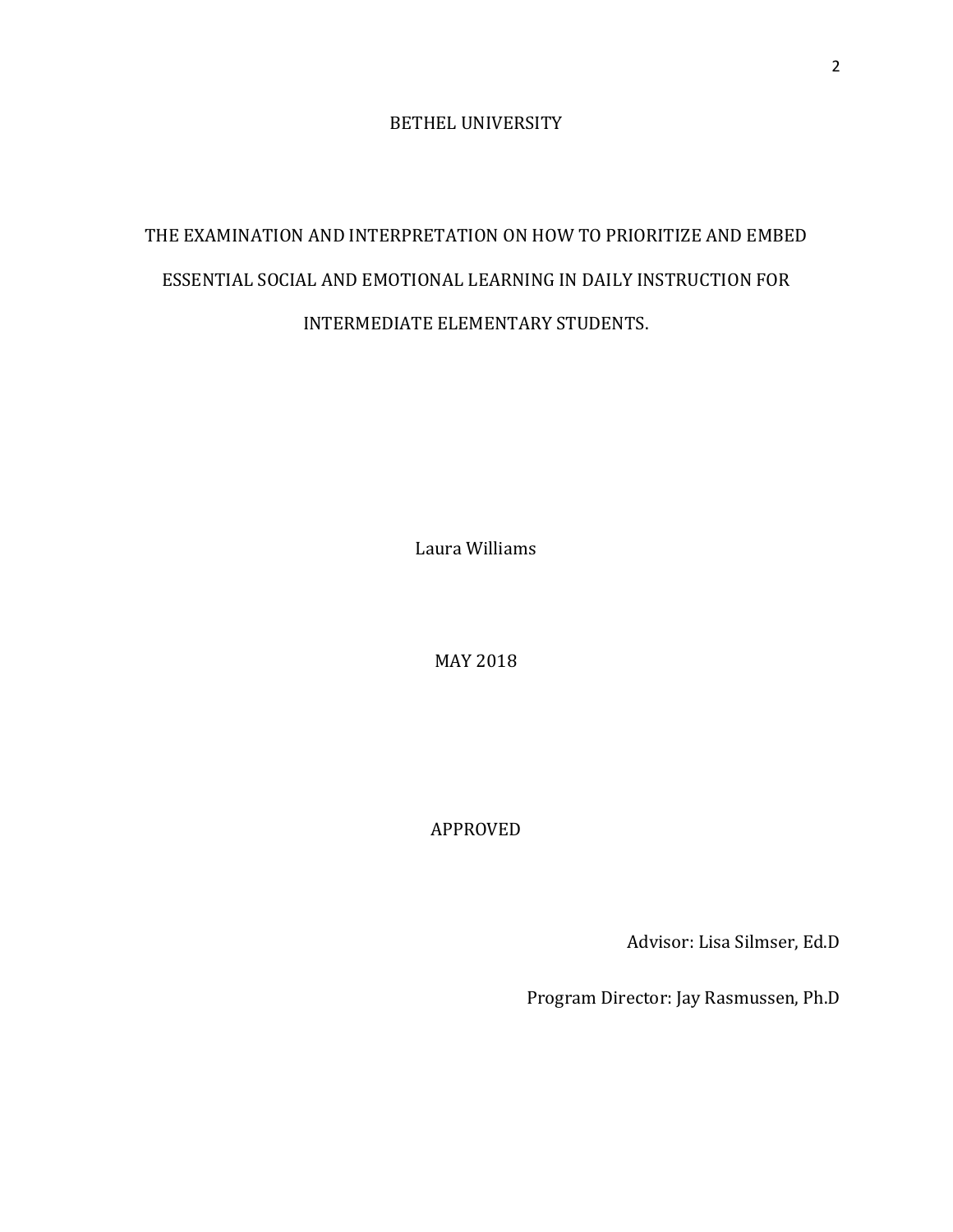## Acknowledgements

I would like to thank my family and husband for their love, patience, and consistent support during my work on this project. Gratitude goes to my team at Pinewood Elementary for continuously seeking best practices and creative ways to meet the unique social emotional learning needs of our students; you inspire me.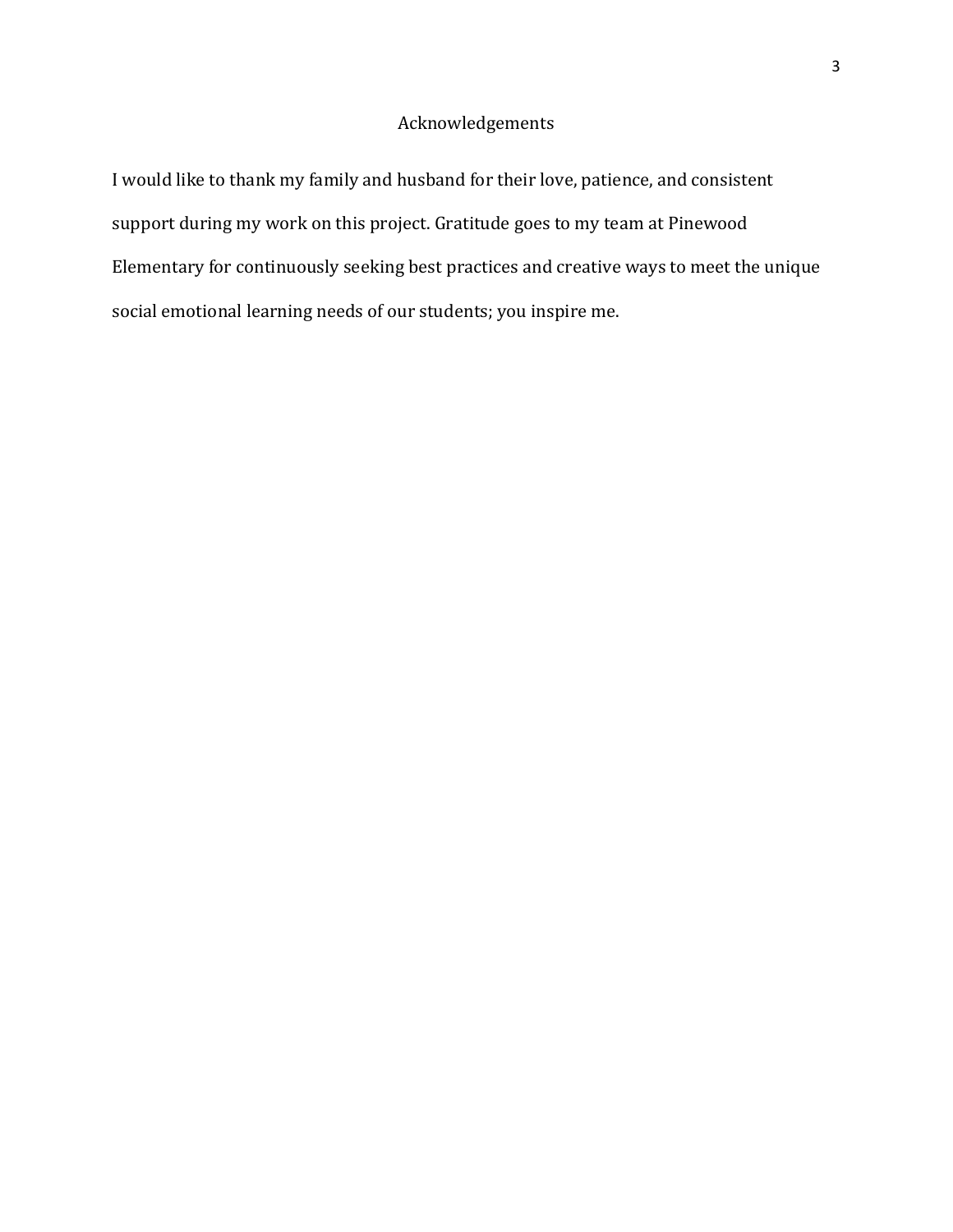#### **Abstract**

Teachers today are consumed with a vast number of responsibilities. All teachers, no matter what licensure or specialized area, have the same responsibility to ensure that students receive an equitable and quality education by providing students challenging opportunities that help them rise to their potential and be successful in life. A key challenge for 21st-century schools involves serving culturally diverse students with varied abilities and motivations for learning (Durlak, Dymnicki, Schellinger, Taylor & Weissberg, 2011). Research has encouraged new initiatives for education involving culturally responsive teaching and trauma informed practices, which address and better serve the diverse needs of our student population. To effectively address academic and nonacademic barriers that impede the ability of many children to succeed in school, all school personnel need the knowledge and skills to feel confident working with the whole child within an educational context (Kransdorf et al. as cited in Anderson, Blitz, & Saastamoinen, (2015, p.130). Teachers must see and teach the whole child, not only embracing academic standards, but also social and emotional learning needs. They must also identify more effective ways to embed what their student need with the demands that the 21st century brings within their classrooms.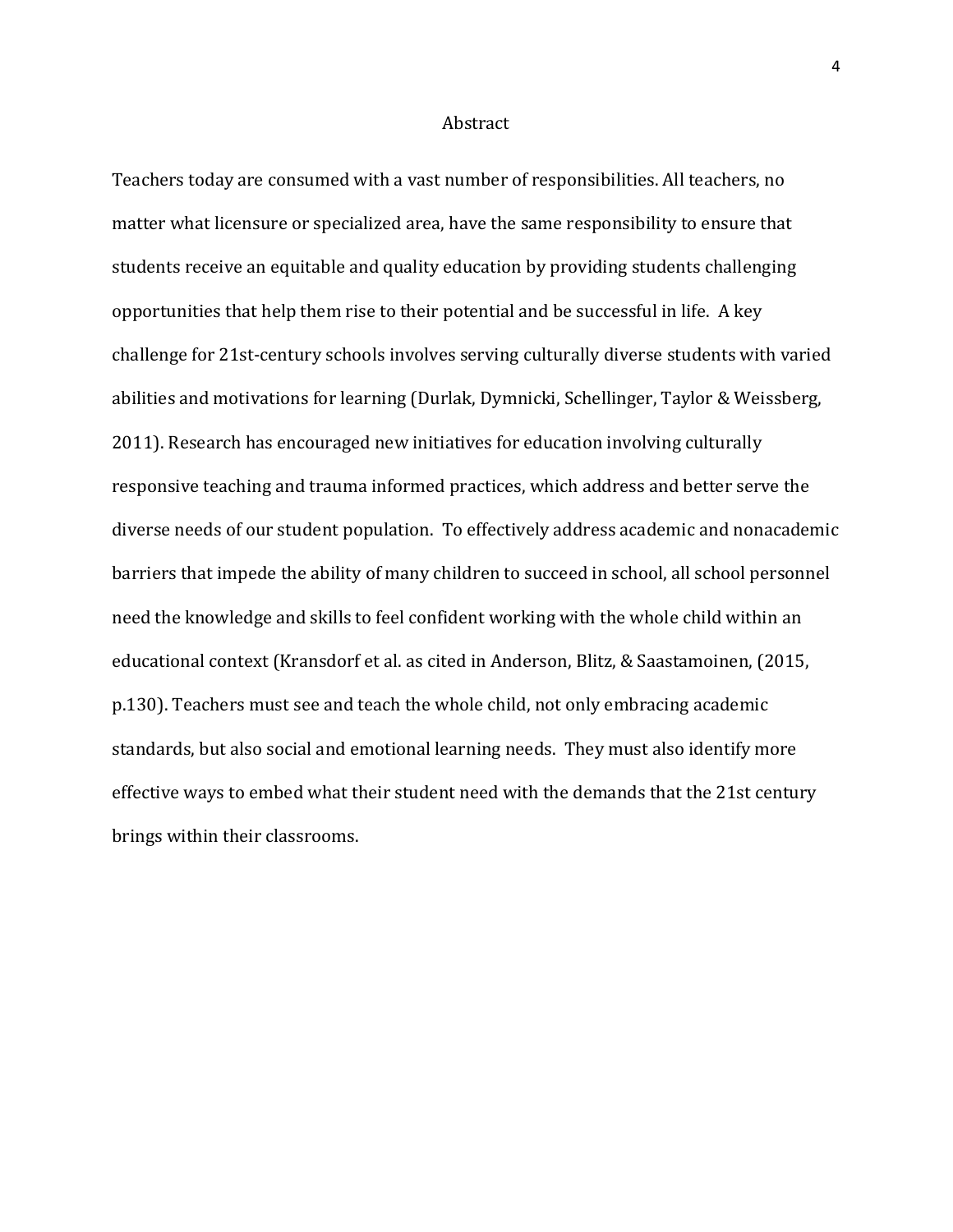## Table of Contents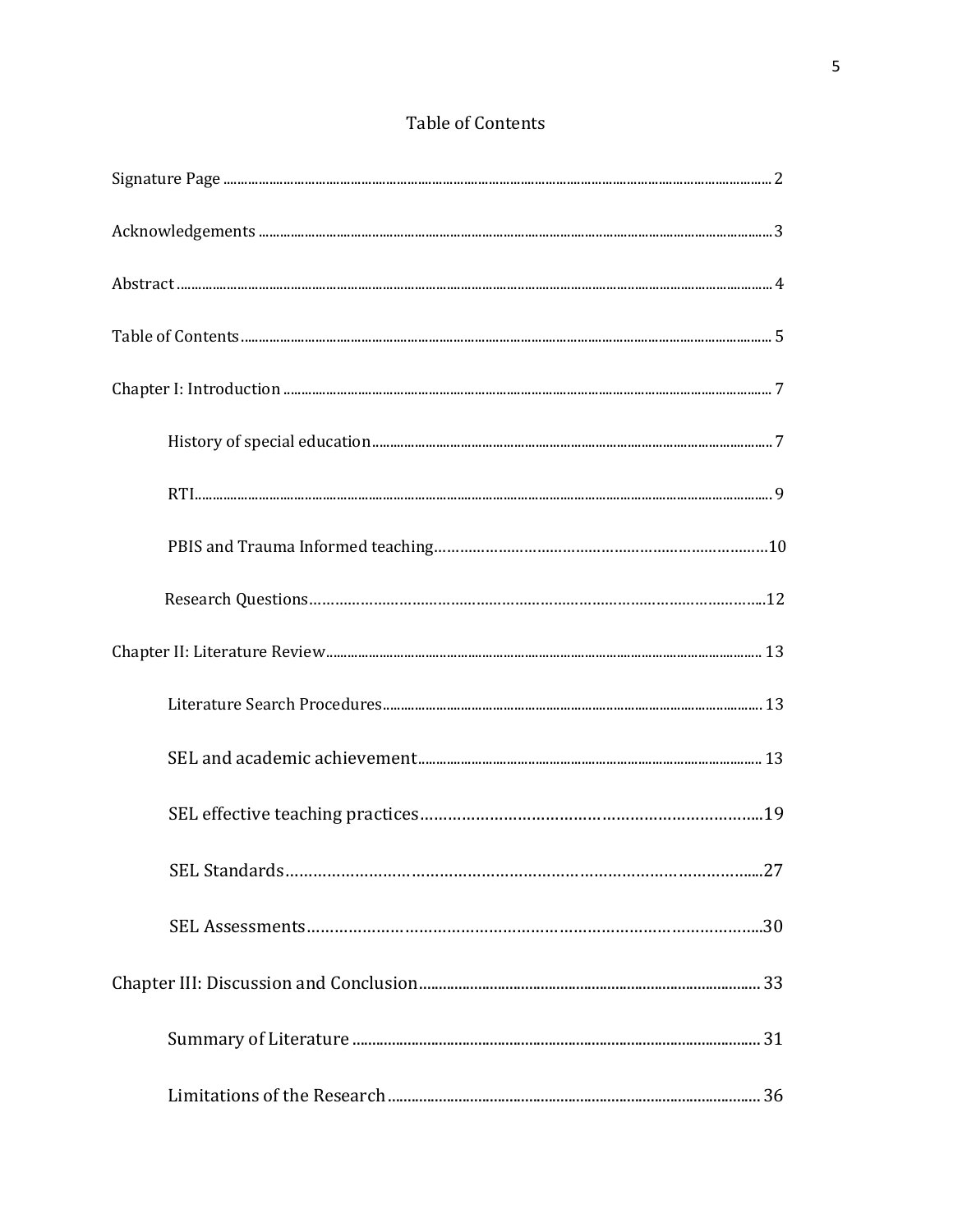| 30 |
|----|
|    |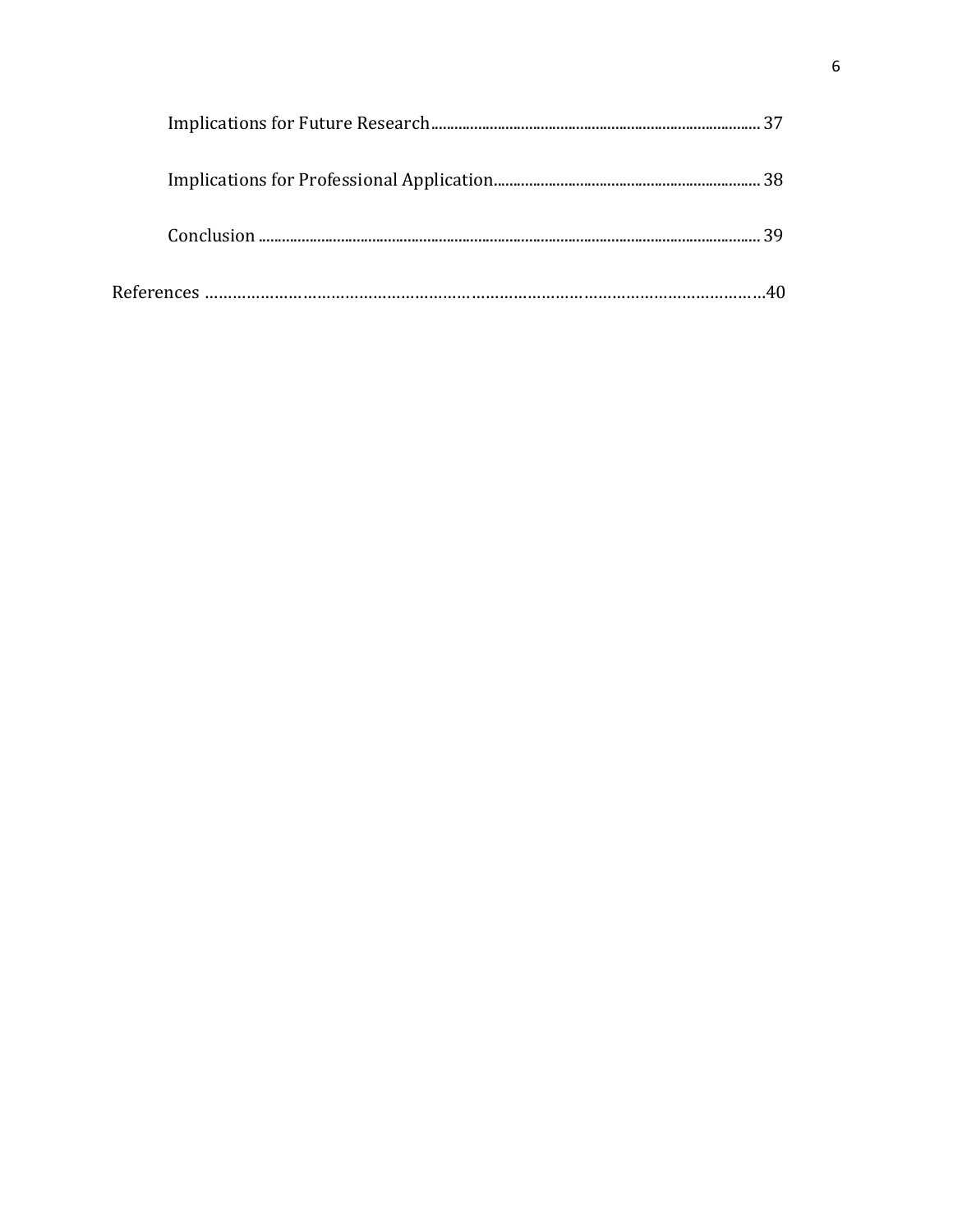#### **Chapter I: Introduction**

#### **History of Special Education and the Special Educator's Role**

The way students with disabilities have been taught in schools across the nation has changed over time. Since the passage of Public Law 94-142 in 1975, which codified the educational rights of students with disabilities, special education has undergone several transformations (Volonino & Zigmond, 2007). Volonino and Zigmond explain that within the era of separate special education, specially trained teachers delivered instruction tailored to student needs in individual or small group settings (2007). Student learning needs were carefully diagnosed through a variety of initial and ongoing assessments followed by carefully designed instruction tailored to meet individual student learning needs. This type of instruction has been referred to as clinical teaching, diagnostic prescriptive teaching, or response contingent instruction (Zigmond, 1997). Therefore, the responsibilities of special educators were apparent and distinctive (Klingner & Vaughn, 2002). Zigmond (1997, p. 292) summarized these responsibilities: "The special educator provided instruction based on the student's individual need. Special education was intensive, urgent and goal-directed and it was delivered by a uniquely trained teacher. The role of the special education teacher was to teach what could not be learned elsewhere—it was special teaching." In 1997, the Individuals with Disabilities Education Act required schools to provide students with disabilities access to the general education curriculum and justify any special education services provided outside the general education classroom (Magiera & Zigmond, 2005.)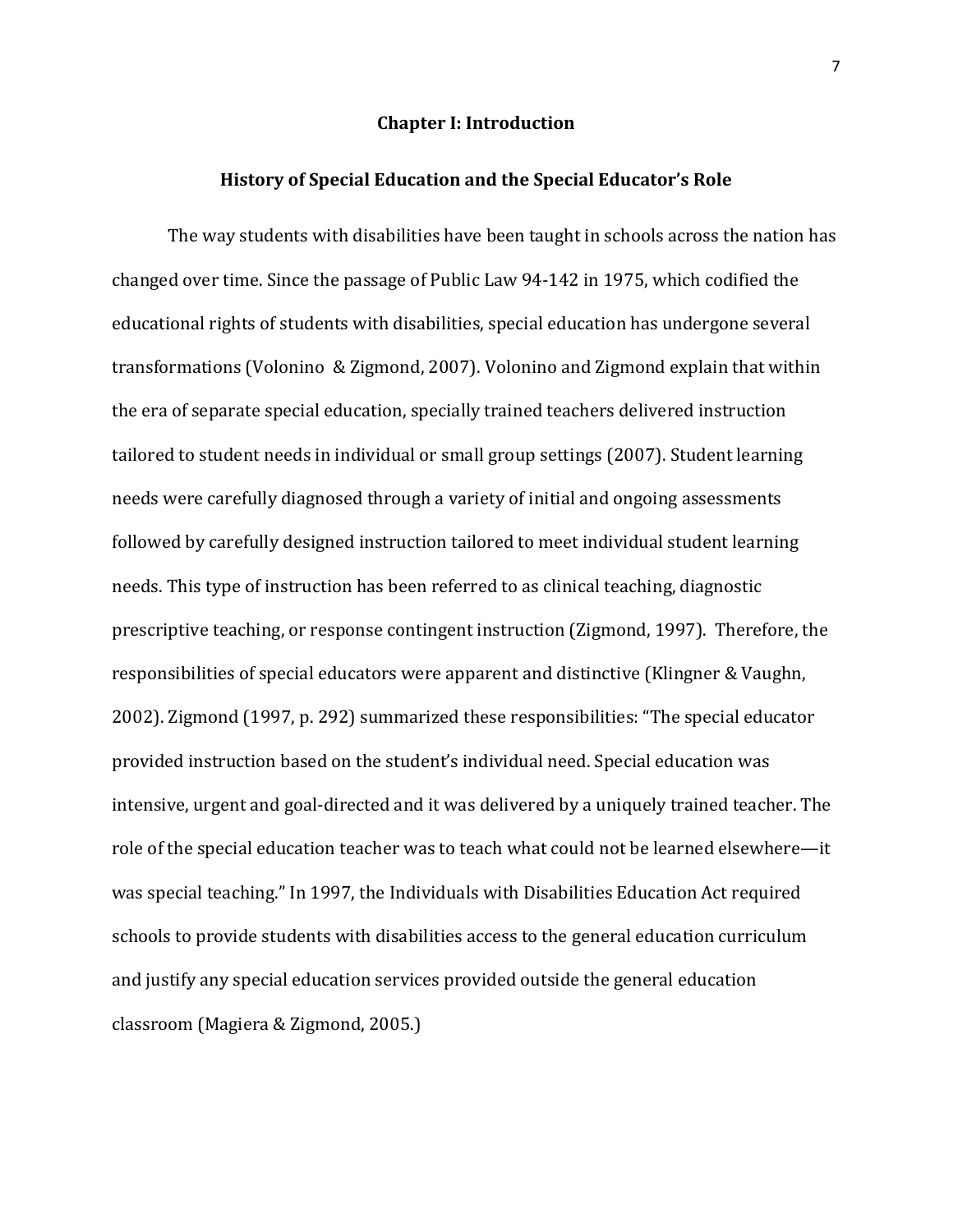Prior to school reforms, the responsibility for teaching students with special needs resided primarily with the special educator. Although collaboration was integral to the assessment and Individual Education Plan (IEP) process, the delivery of instruction was a principle role of the special educator, who typically delivered instruction separately from the general education teacher, outside or in addition to general education (Volonino & Zigmond, 2007). Based on school reform and a shift in focus with how to meet the needs of those identified as at-risk and those with below-average achievement, the dynamics of special education and the role of the special education teacher has shifted.

The inclusion of students with disabilities into general education has been the subject of intense debate and much research (Volonino & Zigmond, 2007). Volonino and Zigmond collected and examined research, then concluded that recent research examining programs that employed full inclusion models that utilize special educators in either consulting or co-teaching roles produced evidenced equivocal results (Hocutt, 1996; Manset & Semmel, 1997). Volonino and Zigmund discussed studies that illustrated positive trends for students with mild or moderate disabilities educated within the general education environment, and their research indicated that inclusion programs are shown to be moderately effective for about one-half of students with disabilities.

As special education began to move into the general education setting, the main role of the special educator became that of a co-teacher within general education classrooms (Volonino & Zigmund, 2007). Volonino and Zigmond asked, "Does coteaching bring special education and other supportive practices associated with effective instruction for special learners into the general education classroom?" (2007, p. 294). Coteaching offers a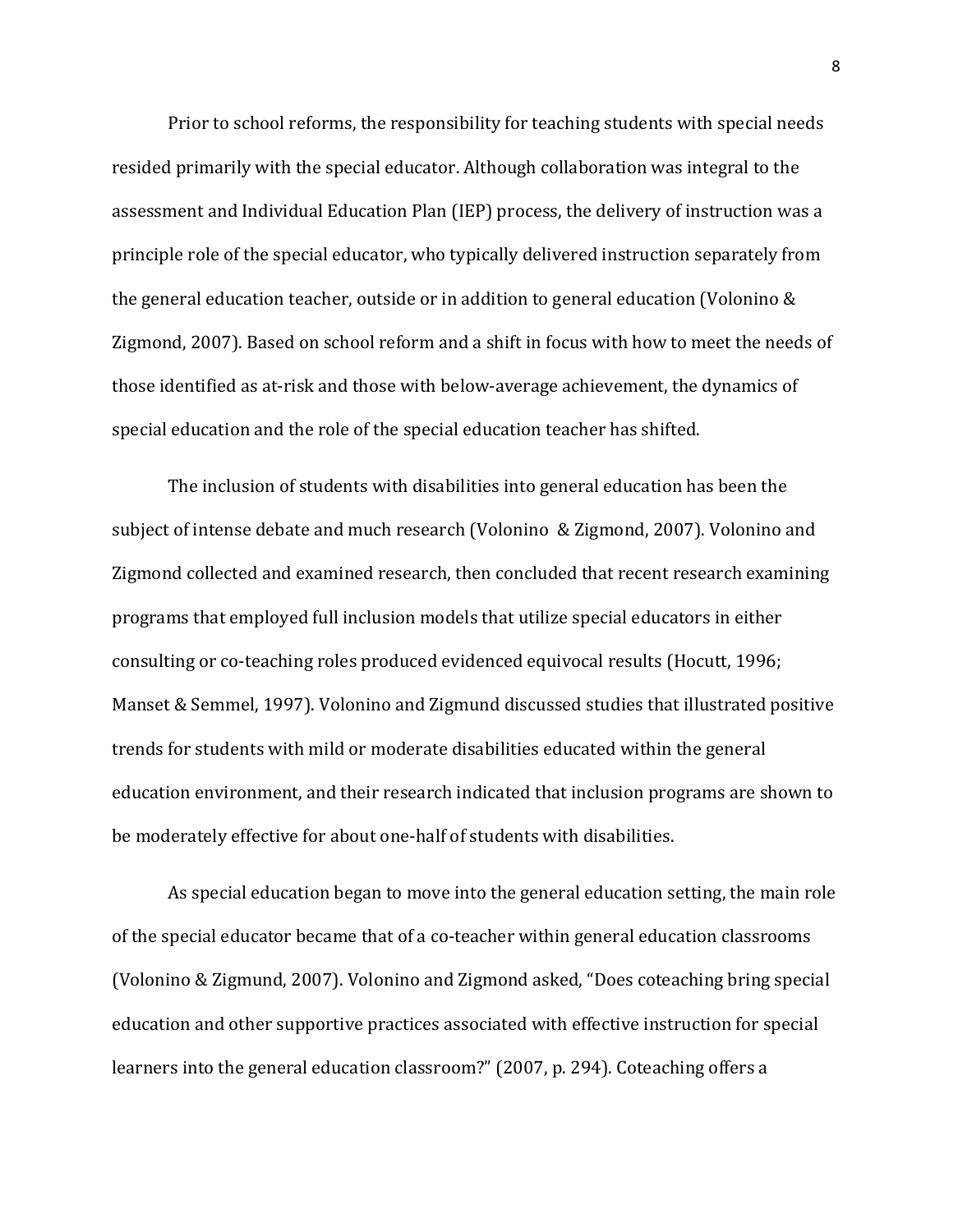partnership between the classroom teacher and special education teacher. Co-planning is an important part of coteaching, where expertise from both parties are considered and included as part of the instruction and meeting the diverse needs of the learners. Even with the many co-teaching models that have been developed, challenges of meeting student needs still exist. In 2004, the Individuals with Disabilities Education Act (IDEA) was reauthorized as the Individuals with Disabilities Education Improvement Act, which highlights Response to Intervention (RTI) as a solid approach for identifying students for special education services (Zirkel & Krohn, 2008). Buffum, Mattos, and Weber (2012) cautioned that RTI should not be used solely for special education placement considerations, but that it should become the system or framework by which all students are supported with instruction that is designed to meet their needs.

#### **RTI**

Changes in IDEA led to the addition of another way to determine eligibility for Special Education and related services, specifically, the Response to Intervention (RTI) model (Individuals with Disabilities Education Act, 2004). Harris-Murri, King, and Rostenberg defined RTI as an inadequate change in target behaviors as a function of intervention (2006). At first, RTI was to be an alternative in identifying students with a Specific Learning Disability (SLD) as one of the criteria (severe discrepancy between ability and achievement) in eligibility in this category of disability. Research has demonstrated that the use of the discrepancy model, which is characterized by using a student's intelligence quotient (IQ) and standardized academic achievement testing discrepancies for the determination of SLD contributes to the disproportionate representation of culturally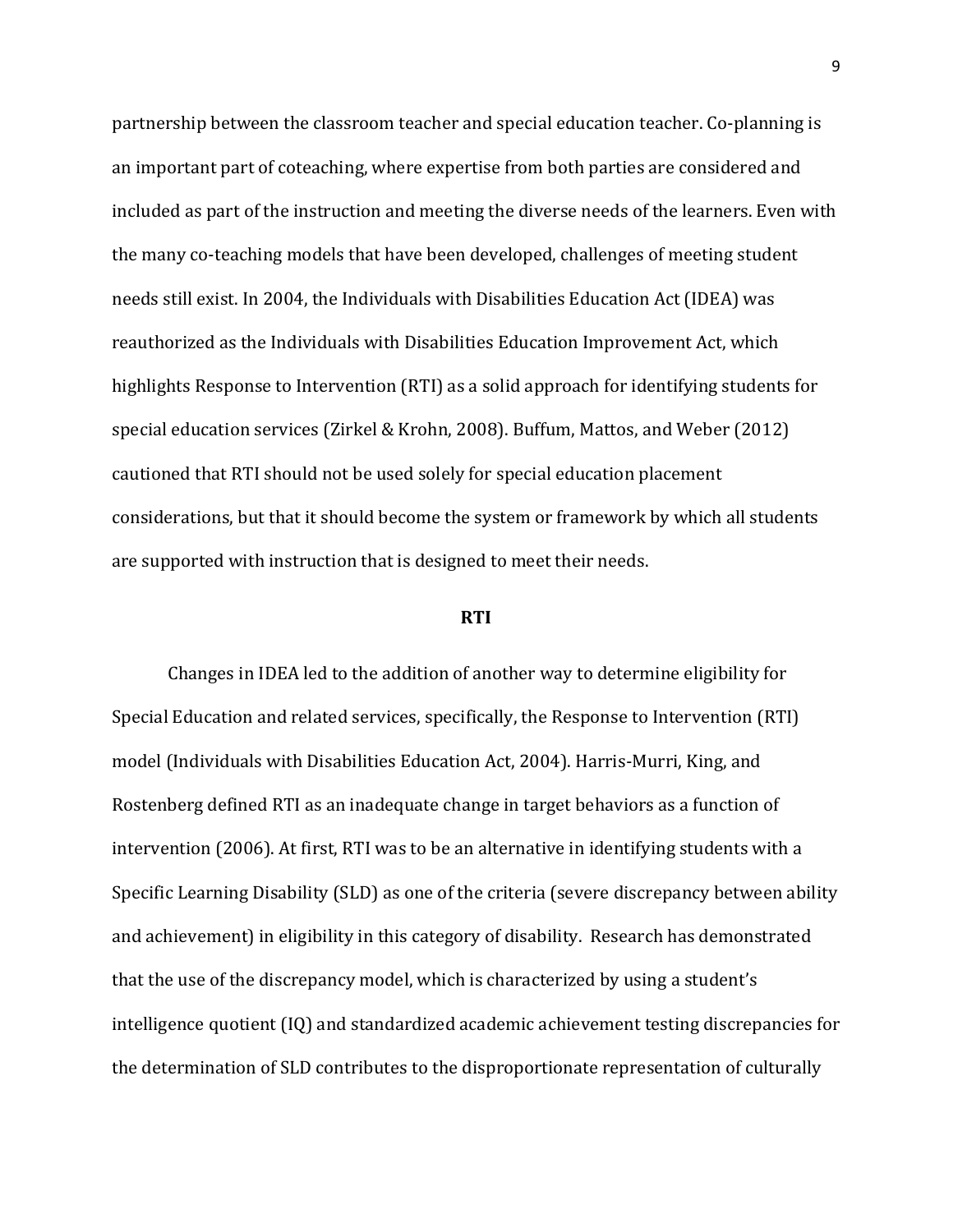and linguistically diverse (CLD) students in special education (Donovan & Cross, 2002 as cited in Harris-Murri et al., 2006). The improvements in IDEA associated with the use of the RTI eligibility determination model have also been applied to evaluations for other eligibility categories including Emotional Behavioral Disorder (EBD) (Gresham, 2005; Kavale, Holdnack, & Mostert, 2005, as cited in Harris-Murri et al., 2006). Harris-Murri et al. stated that regardless of the suspected disability "category," the addition of the RTI eligibility determination model to IDEA brought the consideration of interpersonal and institutional factors which may prevent or contribute to students' academic and social/emotional problems (2006). Looking at these interpersonal and institutional factors outlined a change for educators to look at broader and more in-depth examination of daily interactions that impact student achievement and behavior. Harris-Murri et al.(2006) noted from Klingner et al. (2005), that RTI moves away from the "wait to fail" mentality that special education has historically been accused of supporting, where children have to struggle significantly before receiving specialized support. RTI supports the consideration of a child's strengths and needs, stresses the use of evidence-based intervention practices, and assumes that the general education setting is the place where the responsibility for student progress is documented and instruction is fulfilled. The RTI approach assumes that general education has active responsibility for the delivery of rigorous instruction, research-based intervention, and prompt identification of individuals with disabilities, while collaborating with families as well as special education personnel (Harris-Murrri et al., 2006).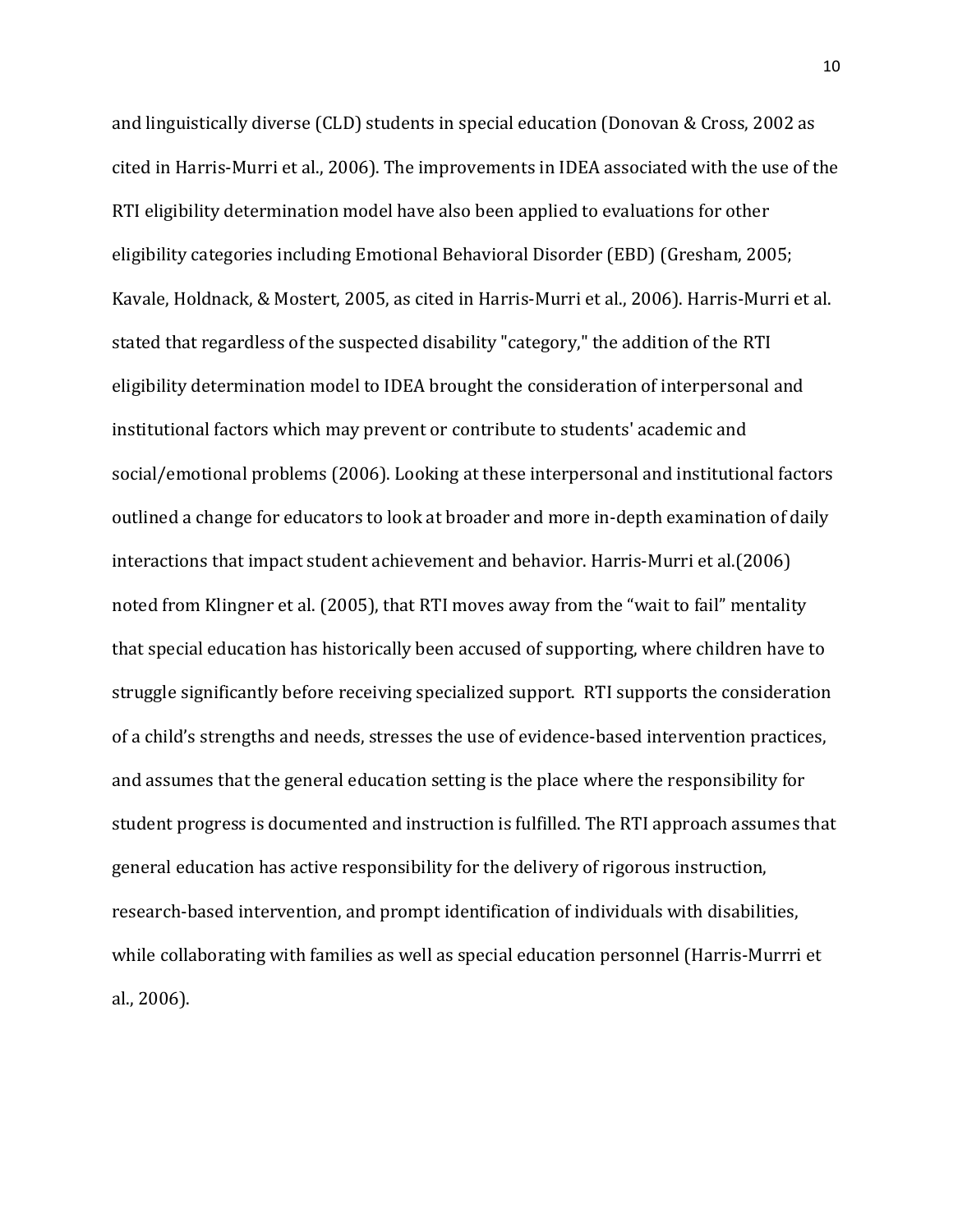#### **PBIS and Trauma Informed Teaching**

With the focus on RTI in classrooms today, collaboration among general education staff and special education staff is an essential piece to academic and behavioral instructional delivery. In recent years, a focus within the RTI educational model, has looked more closely at how to address students with emotional and social needs. Crosby noted that childhood trauma affects many youths across the United States and has had a devastating impact on their functioning, well-being, and overall academic and vocational outcomes (2015). Experiences of psychological trauma can impede cognitive, social, and emotional development in childhood, which can impair a child's academic achievement, behavior, interpersonal skills, and general success in school. Trauma-informed educational practices in schools can provide the much needed support to these students, improving their projected academic success and future life outcomes (Crosby, 2015).

The Positive Behavioral Intervention Support (PBIS) models have been a part of the school RTI model to address these non-cognitive factors that impact overall student progress. PBIS is a tiered model of approaches, based on severity of behavior or social emotional need. According to PBIS.org, classroom PBIS includes preventative and responsive approaches that may be effectively implemented with all students in a classroom and intensified to support small groups or a few individual students (2017, pbis.org) PBIS strategies are essential components to help decrease undesirable behaviors and improve student social behavior and academic progress. Many schools across the nation implement school-wide PBIS models, where building-wide expectations and systems link directly into individual classrooms.

11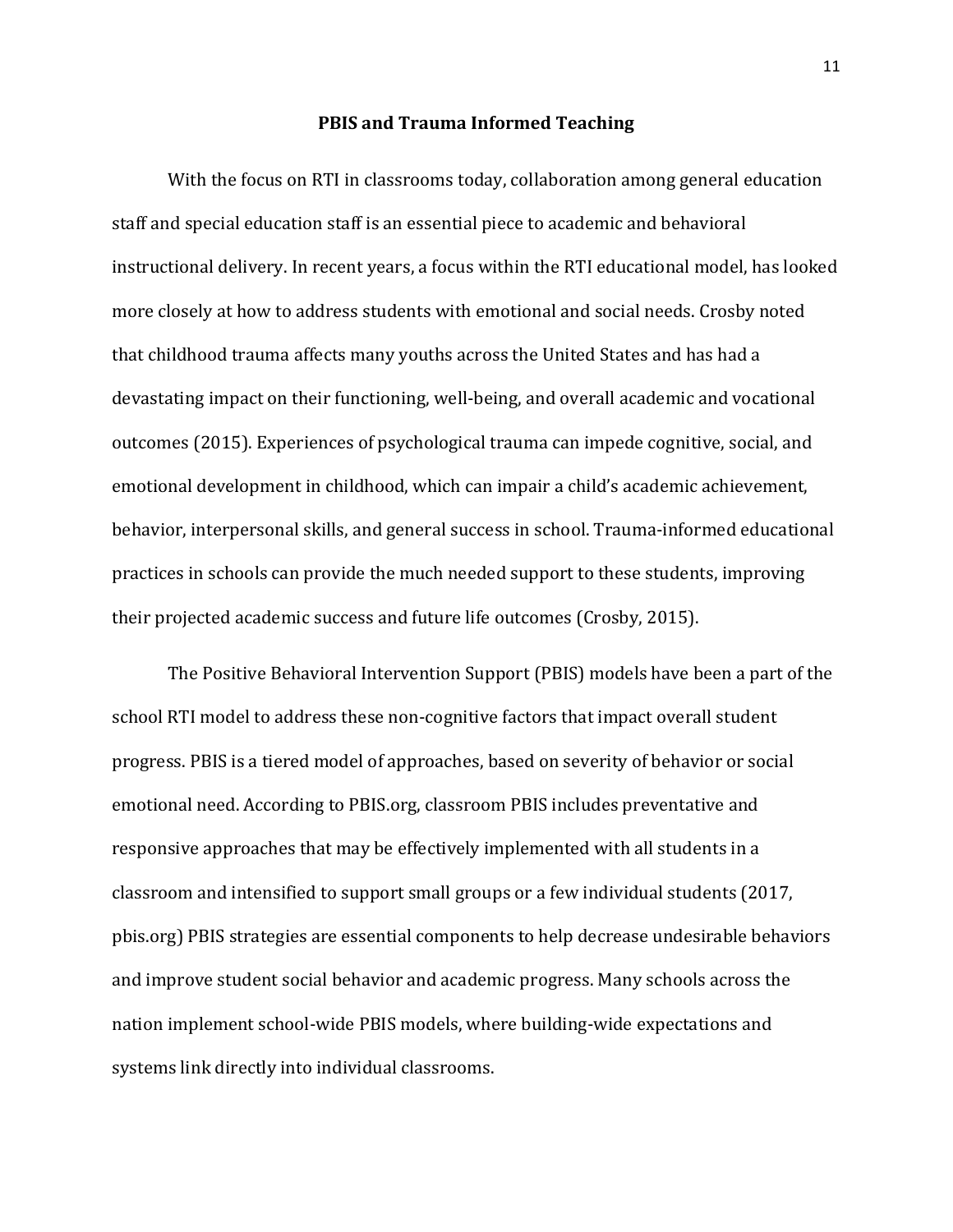#### **Research Questions**

What is the most effective way to deliver social emotional learning to upper elementary aged students? What are the necessary social skills, or character development traits, for children in elementary school? What are the most impactful teaching practices and programs for teaching social skills? What does trauma informed teaching research say about direct instruction of social skills? Is there an effective and manageable way to track a student's attainment of explicitly taught social skills? Is there a clear scope and sequence or continuum of these social skills?

The systematic frameworks that are in place in today's schools and classrooms consider not only student's academic needs, but also their social emotional learning needs. The following literature review will focus on and reveal the necessary social skills, or character development traits for children in elementary school, along with examining effective ways to deliver social emotional learning to upper elementary aged students within the general education classroom.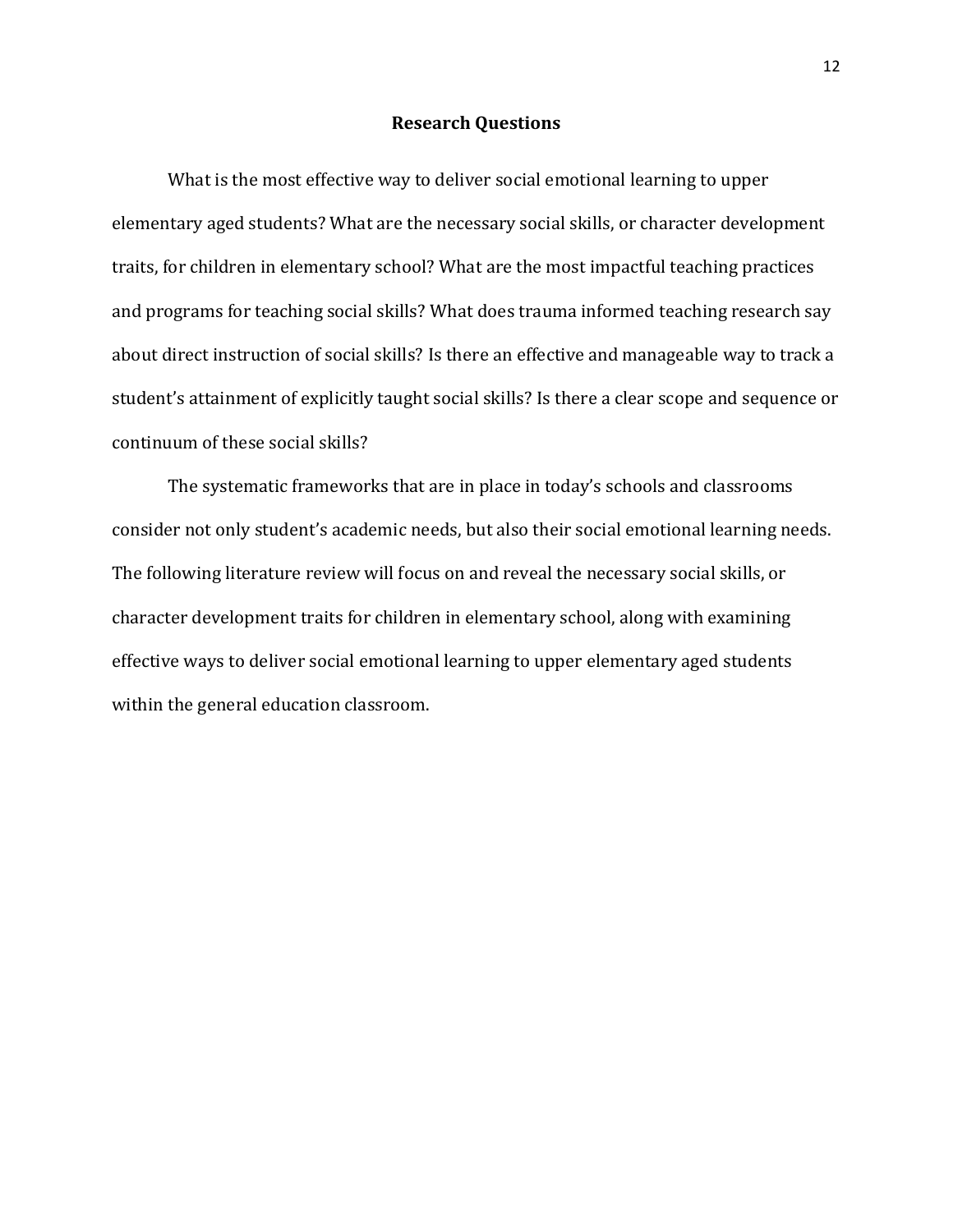#### **Chapter II: LITERATUTRE REVIEW**

#### **Literature Search Procedures**

To locate the literature for this thesis, searches of Education Journals, ERIC, Academic Search Premier, and EBSCO were conducted for publications from 1997-2017. This list was narrowed by only reviewing published empirical studies from peer-reviewed journals that focused on social emotional learning, mental health, trauma informed practices, culturally responsive teaching, and professional development found in journals that addressed the guiding questions. The key words that were used in these searches included "social skills in upper elementary," "social emotional learning in upper elementary," "history of special education, "and "trauma informed teaching practices." The structure of this chapter is to review the literature on social emotional learning in two sections in this order- Social emotional learning and Academic Achievement; SEL and best teaching practices, SEL standards and SEL Assessments.

#### **Social Emotional Learning and Academic Achievement**

In the research to practice brief by Nicholas Yoder, he identified teaching practices that promote social emotional learning and describes three teaching frameworks that embed social emotional learning practices. Yoder defined social and emotional learning (SEL) as crucial competencies that our students need to make successful choices (2015). SEL competencies are skills, behaviors, and attitudes that individuals need to make successful choices (Yoder, 2015). These competencies are critical for students living in poverty, under resourced areas, and who live with adverse childhood effects (ACES) or trauma. When students develop SEL competencies, they are more capable of managing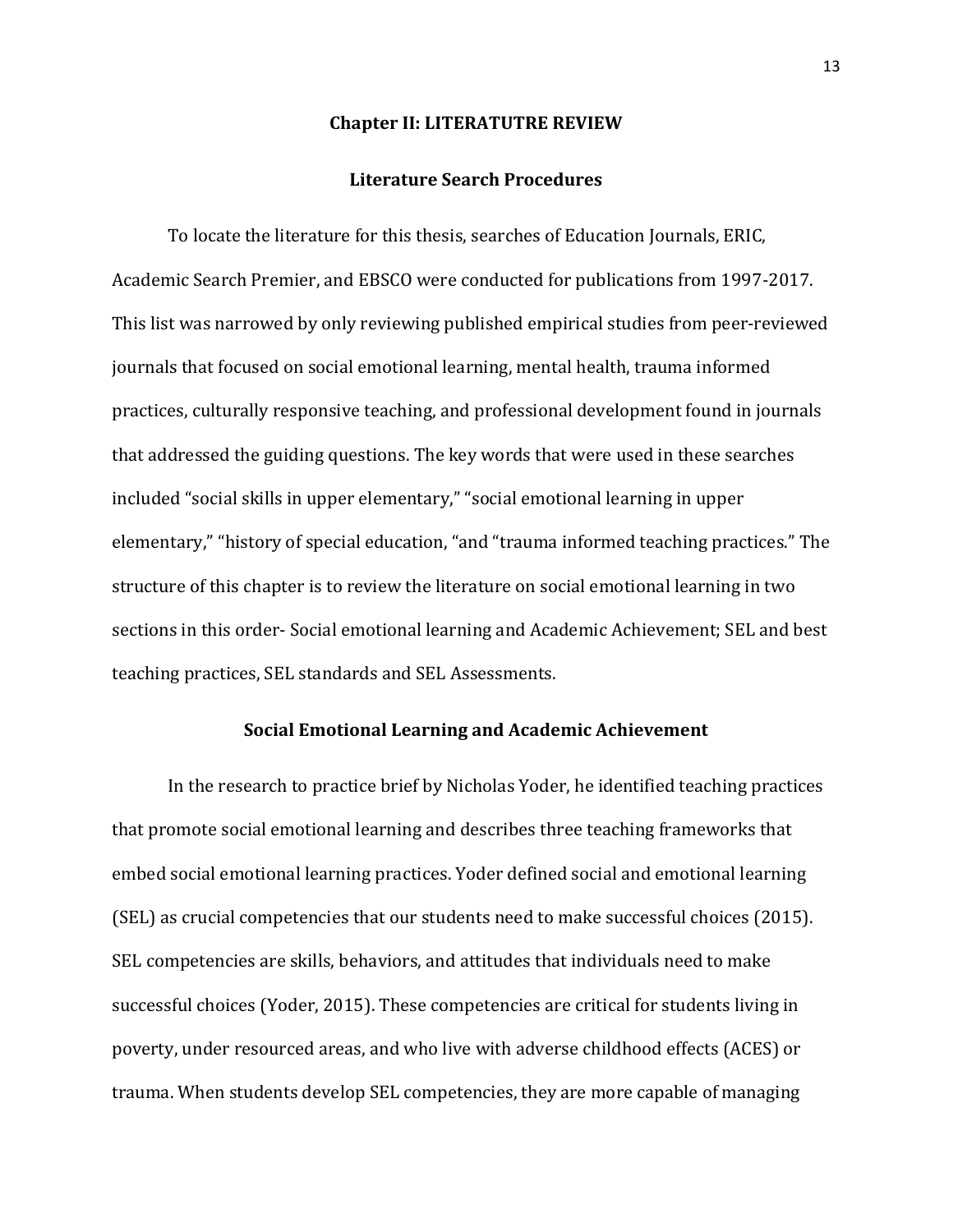their emotions, seek help when needed, and problem solve in demanding situations (Yoder, 2015). Yoder identified five SEL competencies and they include: self-awareness, selfmanagement, social awareness, relationship management, and responsible decision making. For teachers to address these competencies in the classroom, Yoder explained that there needs to be access to systematic supports from the state, district, and school (2015). There are ten teaching practices that Yoder said that teachers should implement to embed SEL and each align with common core standards: student-centered discipline, teacher language, responsibility and choice, warmth and support, cooperative learning, classroom discussions, self-reflection and self-assessment, balanced instruction, academic press and expectations, and competence building-modeling-practicing-feedback-coaching (2015).

Durlak et al. said that social-emotional competencies not only prepare students to be able to participate in learning experiences, they also increase students' capacity to learn (2011). Core competencies identified by Durlak et al. include self-awareness, selfmanagement, social awareness, relationship skills, and responsible decision making (2011). This meta-analysis on 213 schools with 207,034 students K-12 showed that when students participate in programs with SEL embedded in instruction, they significantly improve their academic performance and achievement. Through Durlak's study he found that when SEL programs were in place, significant positive effects occurred. SEL programs increased students' prosocial behaviors and reduced conduct and internalizing problems, improved academic performance on achievement tests and grades (Durlak et al., 2011). In this study, Durlak noted that there was an 11 percentile gain in academic performance within these SEL programs (2011). Schools and educators who receive pressure from No Child Left Behind legislation may want to look at SEL programs that could increase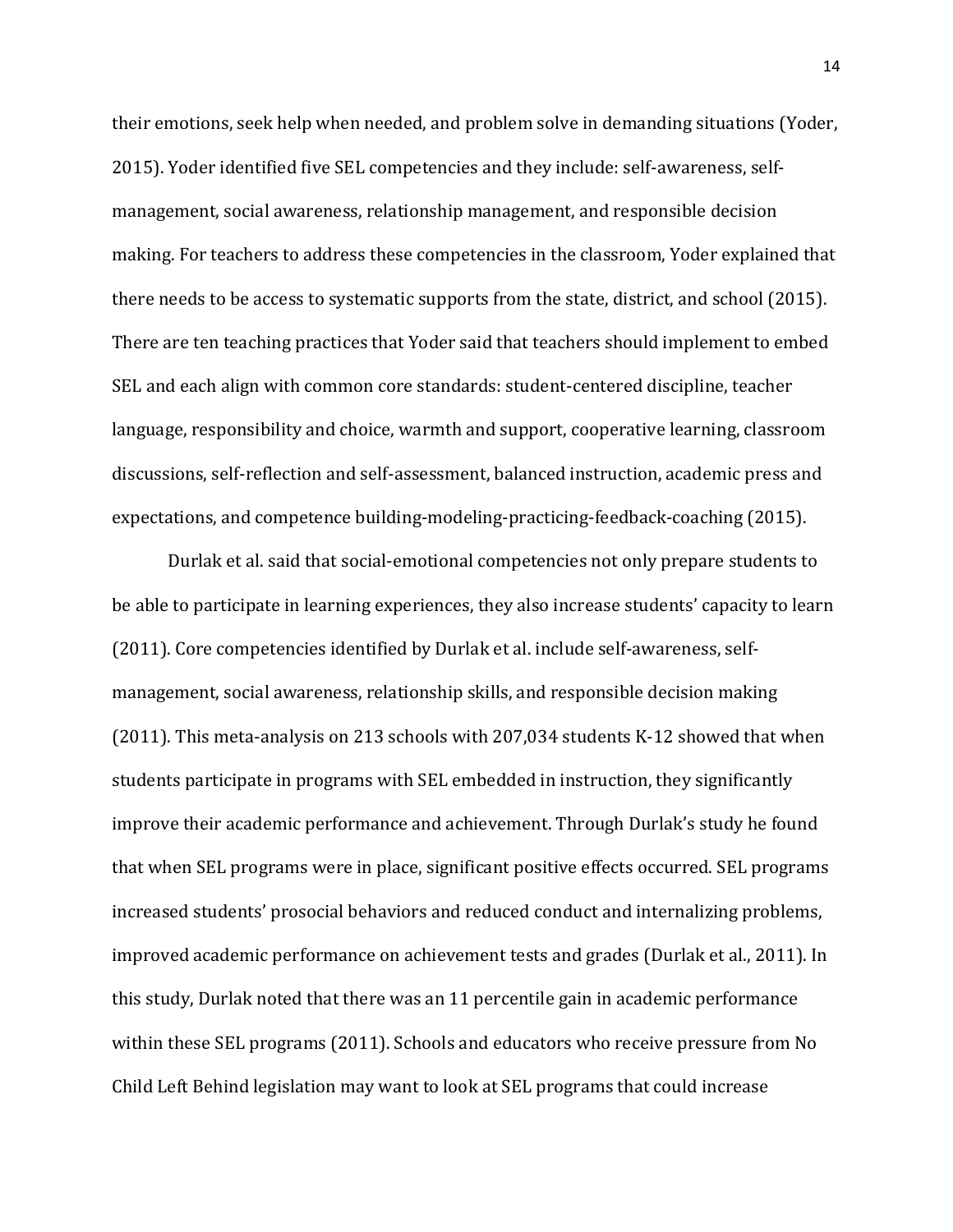academic performance at this rate. Durlak et al. found that when Sequenced, Active, Focused, Explicit (SAFE) practices were part of the SEL programs, they were more effective in multiple outcome areas than others who did not follow SAFE (2011). Durlak et al. noted a report of the Surgeon General's conference on children's mental health and expresses the importance of mental health promotion through SEL programming in schools, "Mental health is a critical component of children's learning and general health. Fostering social and emotional health in children as a part of a healthy child development must therefore be a national priority" (Durlak et al., 2011, p. 420).

One study conducted by Batanova and Loukas from The University of Texas at Austin looked at how an SEL framework in schools can impact overt and invert aggression. Batanova and Loukas defined the purpose of aggression as behavior that is used to establish or maintain social status, especially during the transition to middle school (Batanova & Loukas, 2016). Overt aggression is commonly seen as hitting, yelling, or any physical means to gain control over others. Invert aggression is seen as gossiping about others to gain popularity, verbal bullying, and manipulation among students to gain control over a peer group. This study was conducted among 479 students aged 10-14 across three middle schools in Texas. They assessed the interrelated effects of empathy, effortful control, and interpersonal school climate. They used various measures including the Interpersonal Reactivity Index (IRI), Early Adolescent Temperament Questionnaire-revised (EATQ-R), My Class Inventory (MCI), and Crick's scale. All measurements were on a 0-4 or 1-5 Likert scale. Based on the results of these assessments, they concluded that individual competencies coupled with a positive learning environment helps prevent or reduce student's negative behavior such as aggression (Batanova & Loukas, 2016). Their study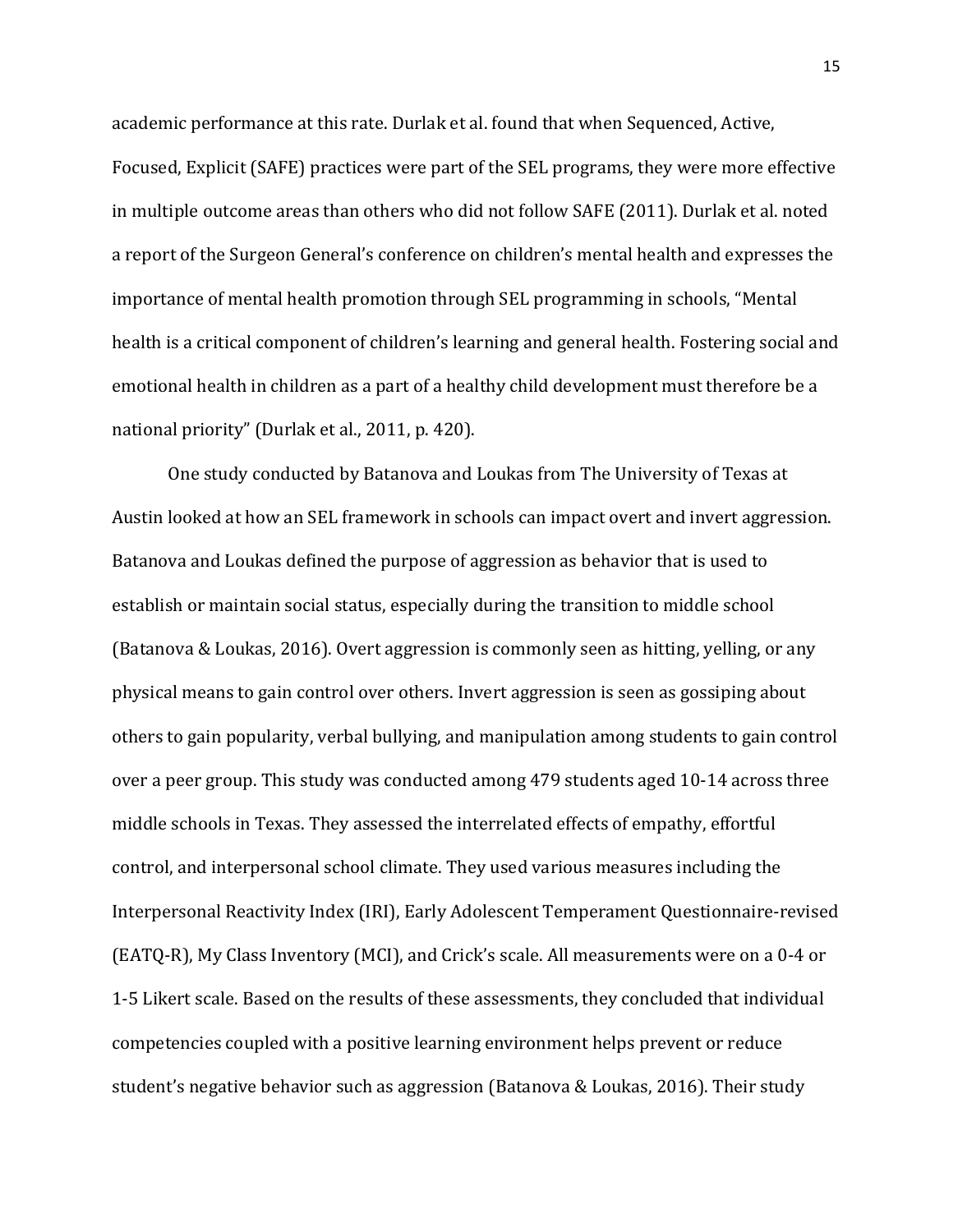resulted in the notion that empathetic concern, especially as a student transition to middle school, greatly reduces both kinds of aggression.

Learning is a social behavior. Schools must attend to including prosocial behaviors and essential SEL skills into daily interactions and instruction, which will increase academic achievement. Zins, Bloodworth, Weissberg, and Walberg in the article titled, *The Scientific Base Linking Social and Emotional Learning to School Success*, in the Journal of Educational and Psychological Consultation, defined SEL as the process through which children enhance their ability to integrate thinking, feeling, and behaving to achieve important life tasks (2007, p.6). When people are competent in SEL, they can recognize and manage their emotions, establish healthy relationships, set positive goals, meet personal and social needs, and make responsible and ethical decisions (2007). Zins et al. promoted that social-emotional learning goals are no longer seen as a separate or disconnected part of daily instruction and curriculum, but is "parallel to the academic mission of schools; rather, it is essential and can be taught and implemented in schools in a number of ways (2007, p. 9). Different approaches were described that address social-emotional learning as part of student achievement. One approach is to include specific SEL curricula, outlined by the Collaborative for Academic, Social, and Emotional Learning (CASEL) framework, which include bullying or substance abuse issues. A second approach is to infuse SEL skills into the regular education curriculum. Zins et al. said this is essential "so that academic and SEL skills are coordinated and reinforce one another. Once students possess skills such as being able to set goals and solve problems, they can apply them to enhance their study behaviors and increase their academic engagement, or these same skills can be applied to subjects such as social studies and literacy" (2007, p.9). A third approach is to develop a supportive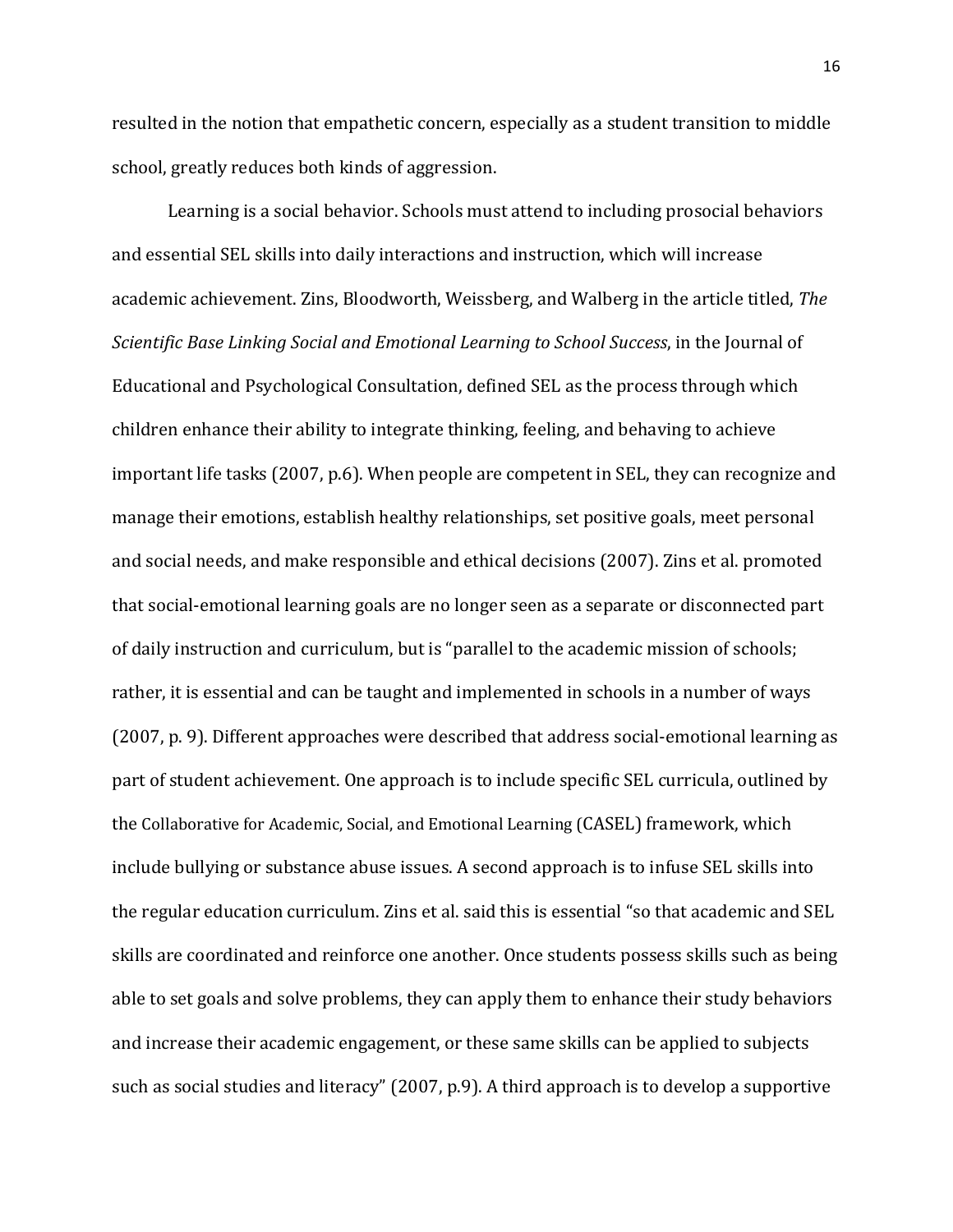learning environment where students are able to learn in a caring and safe environment where high expectations and reinforcement opportunities are present. Altering the instructional process is another approach that will help foster social and emotional learning as part of the learning process, where students learn conflict resolution skills and learn from one another. This approach correlates with another approach called informal curriculum. Informal curriculum can occur during times such as morning meeting, lunchroom, recess, and extracurricular activities. A sixth approach is partnerships between parents and teachers; this kind of partnership will model prosocial relationships and make expectations clearer for the students. The last approach described by Zins et al. includes providing engaging real-life learning experiences for students that require them to apply SEL competencies, such as service learning opportunities in the community. Service learning involves "teaching and learning . . . that integrates community service with academic study to enrich learning, teach civic responsibility, and strengthen communities" (National Commission on Service Learning, 2002, p. 3, as cited in Zins et al., 2007, p.12).

Two problem behaviors for adolescents that may be impacted by service learning opportunities are teenage pregnancy and academic failure, as studied by Allen, Philliber, Herrling, and Kuperminc (1997). For the purposes of this review academic failure was the focus. The study conducted by Allen et al. (1997) included 25 high school sites nationwide, where each site was assigned to either a Teen Outreach program or control group and students were assessed at the beginning of the program and nine months later. They found that students who were part of the Teen Outreach programs showed rates of fewer teenage pregnancies, suspensions, and school failure than those students not in a Teen Outreach program. The Teen Outreach program offered three interrelated components including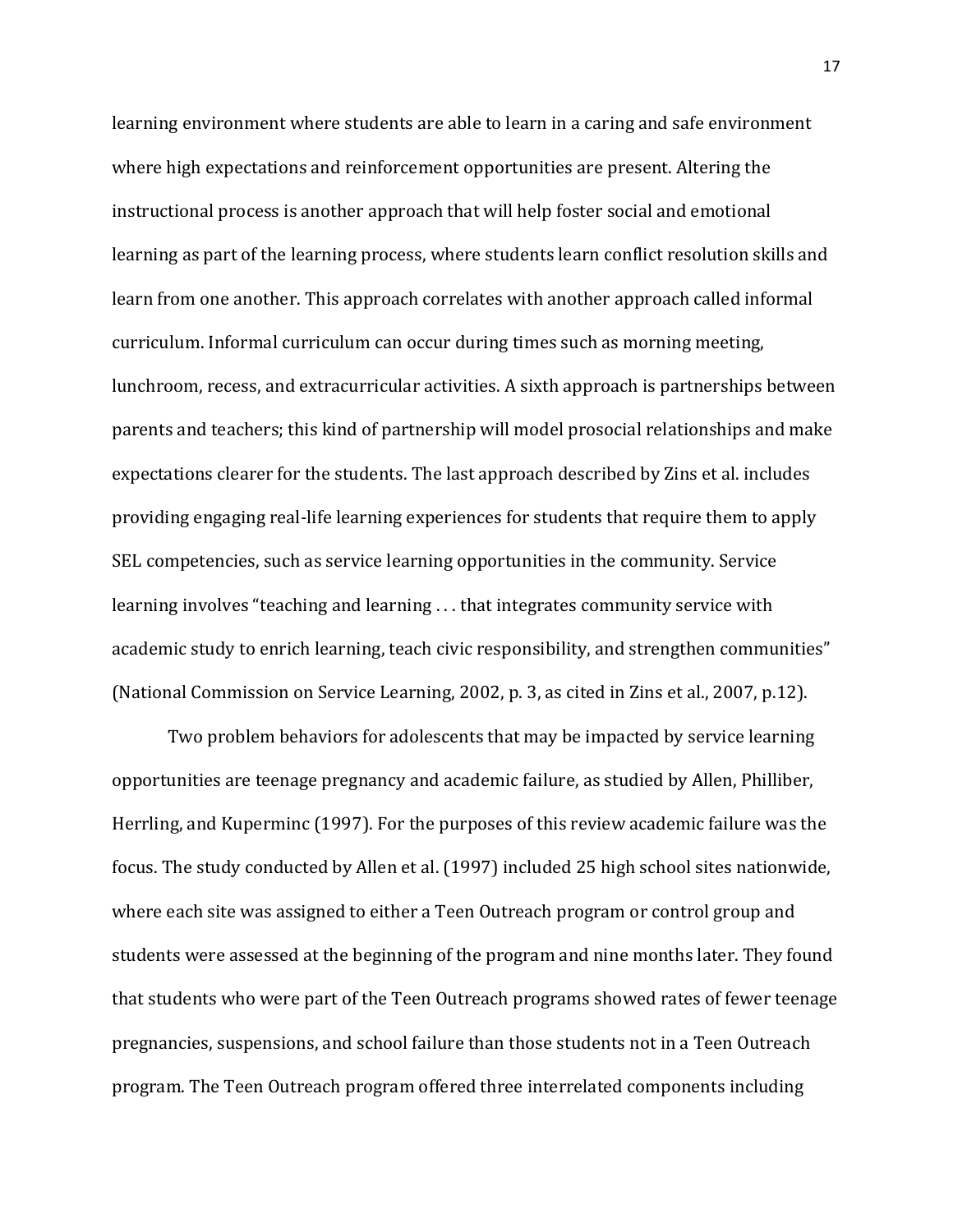supervised community volunteer experiences, classroom discussions about those experiences, and classroom based discussions and activities related to the social development tasks of adolescence. Allen et al. stated that, "one of the more striking features of the Teen Outreach program is that it does not explicitly focus on the problem behaviors it seeks to prevent but rather seeks to enhance participants' competence in decision making, in interacting with peers and adults, and in recognizing and handling their own emotions" (1997, p. 738). In other words, by creating a means for the youth involved to become more meaningful components of society, it was found that learning is social and students learn key social emotional skills from each other by participating in real authentic life experiences.

Robert E. Salvin studied and analyzed the positive long-term effects of cooperative learning in schools. In an article titled, *"Cooperative Learning and Academic Achievement: Why Does Groupwork Work?"* Salvin referred to cooperative learning as instructional methods in which students work in small groups to help each other learn (2014). He reviewed four major theoretical perspectives on the achievement effects of cooperative learning; motivational, social cohesion, developmental, and cognitive elaboration. The research he reviewed in this article focus on achievement outcomes of cooperative learning in elementary and secondary schools, and on the evidence supporting various theories to account for effects of cooperative learning on achievement. A major find is that when students work toward a consistent goal together, they develop social emotional skills that will produce the necessary work skills and prosocial behavior that is required to function effectively in today's society. Salvin said, "Group goals may also lead to group cohesiveness, increasing caring or concern among group members and making them feel responsible for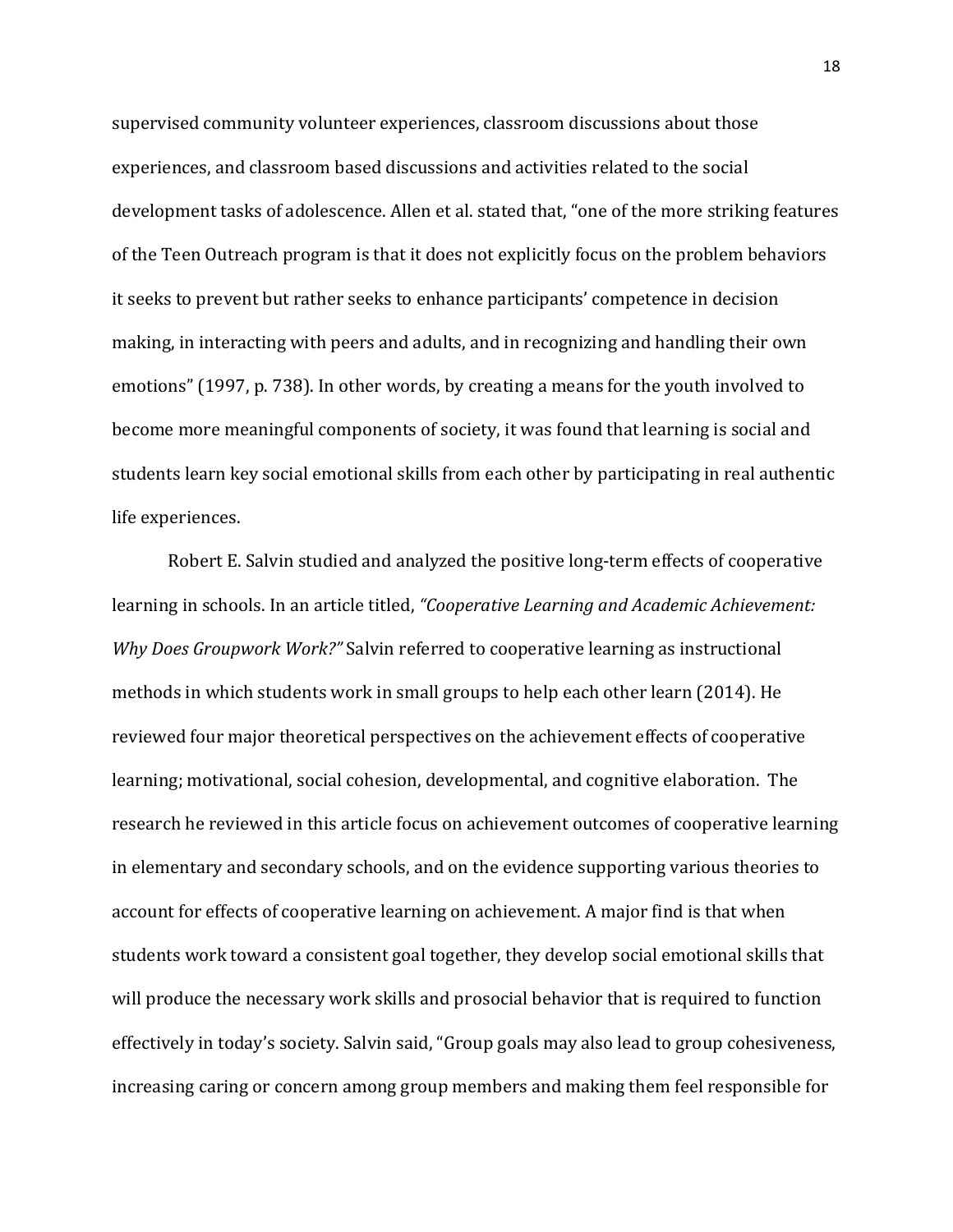one another's achievement thereby motivating students to engage in cognitive processes which enhance learning" (2014, p. 789). Additionally, Salvin (2014) continued to outline the benefits of group goals to push students to take move sole responsibility for each other, rather than depending on the classroom teacher. This allowed for students to manage and solve classroom organization conflicts and demonstrate a higher amount of appropriate learning times (p.789).

SEL instruction in classrooms and schools, whether implemented formally or informally correlates to increased academic achievement. Research has shown multiple times that learning is a social behavior and students learn best when given authentic life experiences to practice developing their skills, socially and academically, together in a safe and supportive learning environment with common goals.

#### **SEL Effective Teaching Practices**

Schools serving communities with high rates of poverty face the challenges of meeting the needs of students who are often exposed to significant family and environmental stressors and trauma, impacting students' health and mental health (Anderson, Blitz, & Saastamoinen, 2015). Classroom teachers and staff are increasingly aware of the role these adverse factors play in a child's learning and development. Teachers yearn for effective ways to meet the needs and overcome these challenges within their classroom. Anderson conducted a study with 25 teachers, pre-kindergarten through grade five with 425 students, 50% students of color, and less than 10% met state standards (2015). The study included three parts 1) needs assessment with classroom staff to determine their learning needs 2) the development and implementation of a series of professional development workshops that incorporated the needs based on the assessment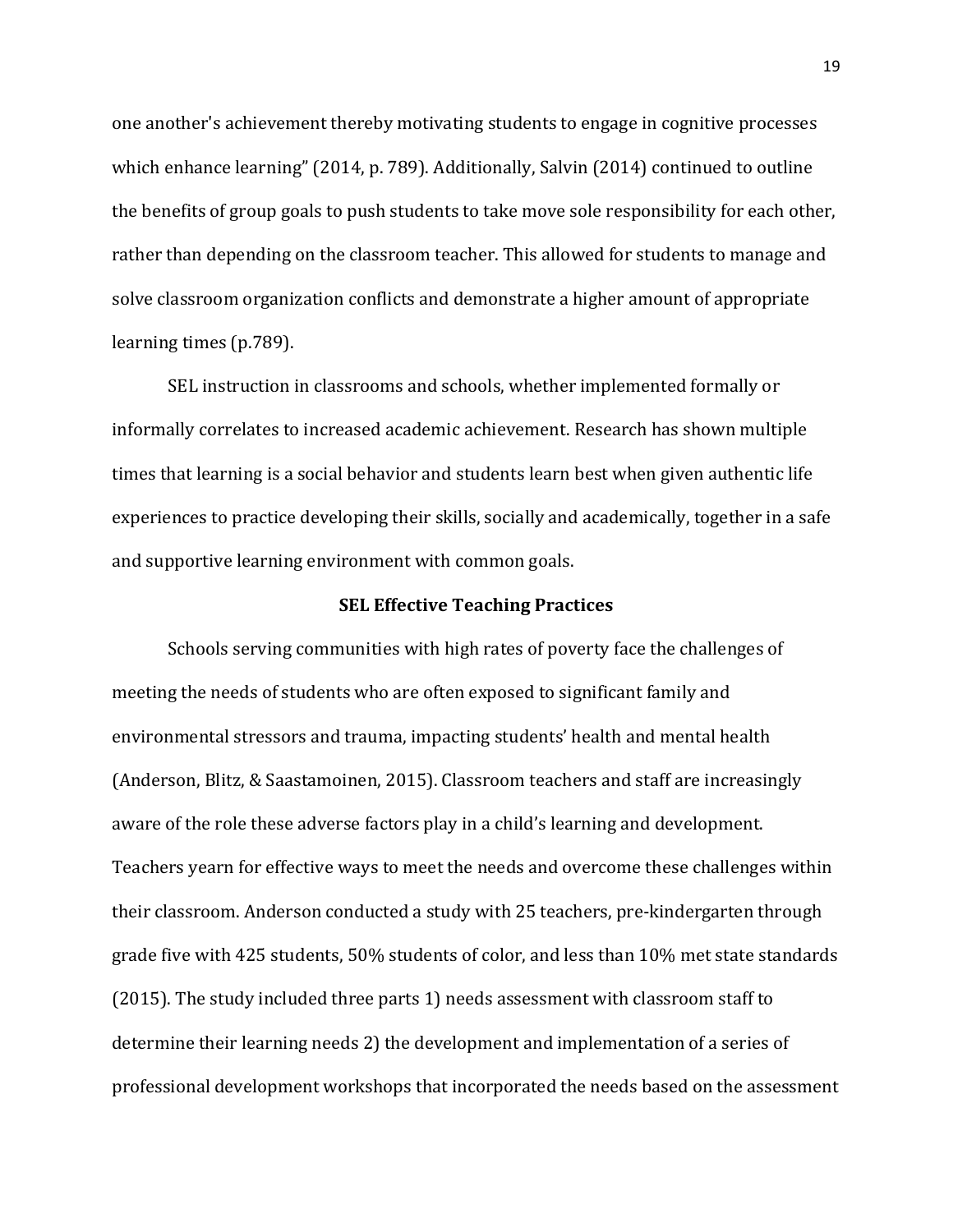3) post-workshop surveys and focus groups to assess the impact of the workshops and identify ongoing professional development needs (2015). Teachers went through four, 45 minute professional development sessions based on the needs assessment. Teachers were put into different focus groups and after the workshops, six themes emerged between the focus groups. Three of the themes were related to students and issues concerning learning and school climate: (1) concern about students' increased exposure to trauma and toxic stress at home; (2) students and school personnel are experiencing additional stress in the current school climate; and (3) students' unmet social–emotional needs and disruptive behaviors interfere with learning. The other three themes focused on the workplace environment and the professional needs of the classroom staff: (4) classroom staff do not get adequate professional support to work effectively with students experiencing trauma and toxic stress; (5) classroom staff feel a lack of power and authority in the school; and (6) professional development to teach classroom-based trauma-informed approaches offers many benefits. (Anderson, 2015). As a result of this study, Anderson found that teachers must have valuable professional development in SEL and trauma informed teaching practices; additionally, training from universities could help teachers implement these practices into their classrooms.

Maras, Thompson, Lewis, Thornburg, and Hawks (2015) completed a study analyzing a tiered response model for SEL as a way to address the mental health needs of our students. The researchers explored the roles of mental health professionals in schools such as the school psychologists, school counselors, and school social workers. The group of researchers collected data from one elementary school where a pilot program for tiered intervention for SEL was put in place. Their results explained how a tiered response for SEL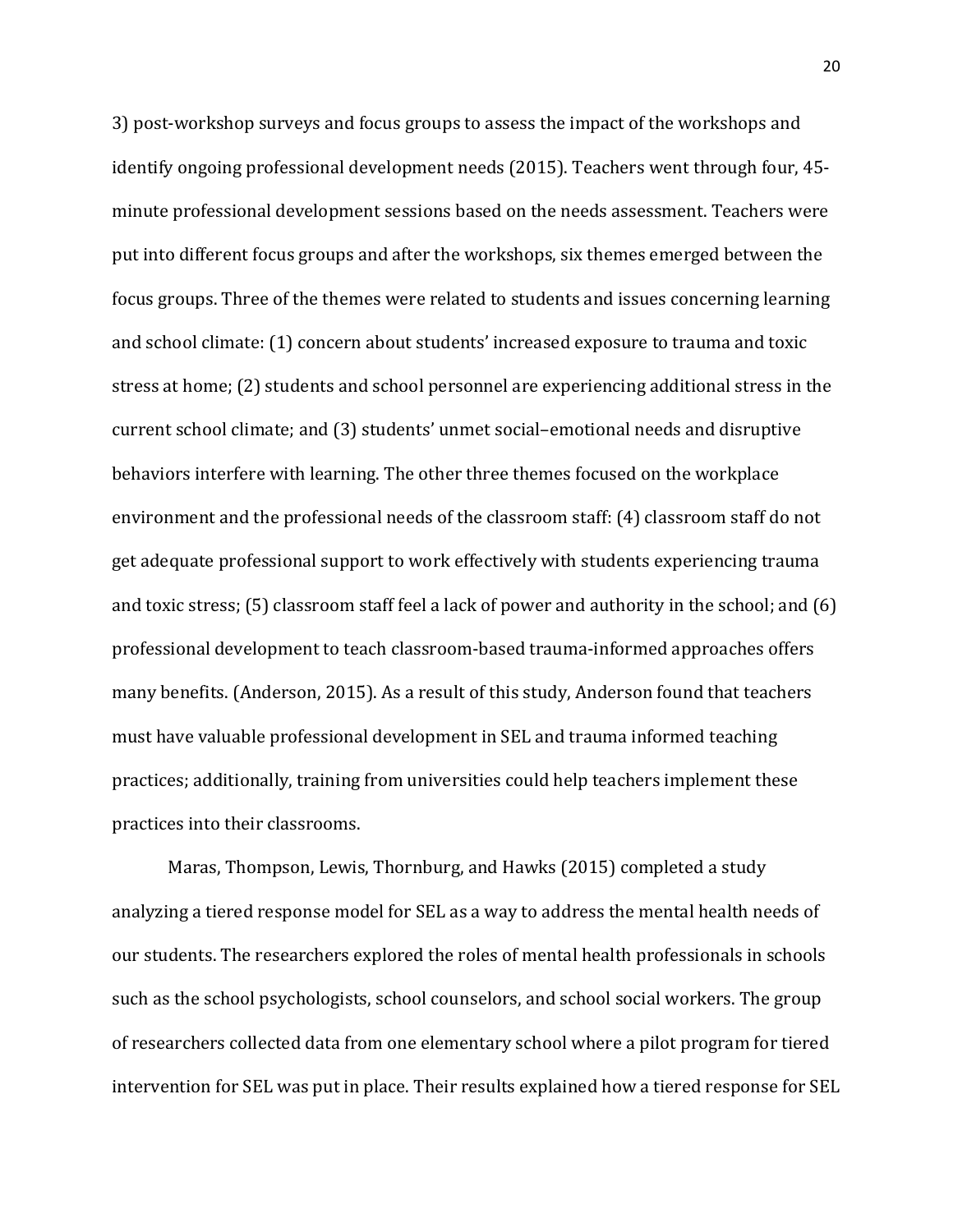intervention calls for collaboration between mental health professionals, the use of an evidence based SEL program, and consistent use of SEL assessment data (Maras et al., 2015).

The need for shared responsibilities and planning among professionals is an essential component for daily instruction. In a study by Warger and Rutherford (1993), the researchers concluded that when general and special education teachers co-teach, they must create plans for more than core academic lessons. The researchers found that coteachers must design lesson plans that integrate SEL, not to isolate SEL, or use it as a form of discipline. These efforts from both the general and special education teachers would need to be carefully designed as part of that natural routine, academic subject learning, and classroom activities. "To effectively apply techniques identified as "best practices," coteachers must consider the interaction between the student's behavior, the social environment, and the intervention approaches chosen" (Warger & Rutherford, 1993, no p. # given). Warger and Rutherford discussed a social skills program that provides a structure where co-teachers assess the effectiveness of interventions, along with guidelines that help them make data-based decisions. They outlined four steps in their Teaching Social Skills Program along with interventions to try when students cannot demonstrate prosocial behaviors and interventions for students who will not demonstrate prosocial behaviors. The first step is to select a target group of students; Co-teachers must identify students who have social behavior difficulties and identify appropriate interventions or techniques through teacher observation and student self-reports for who has problems with what kind of social interactions-peers, teachers, or other adults. The second step is to determine what type of pro-social skills are desired. Warger and Rutherford's program address 23 specific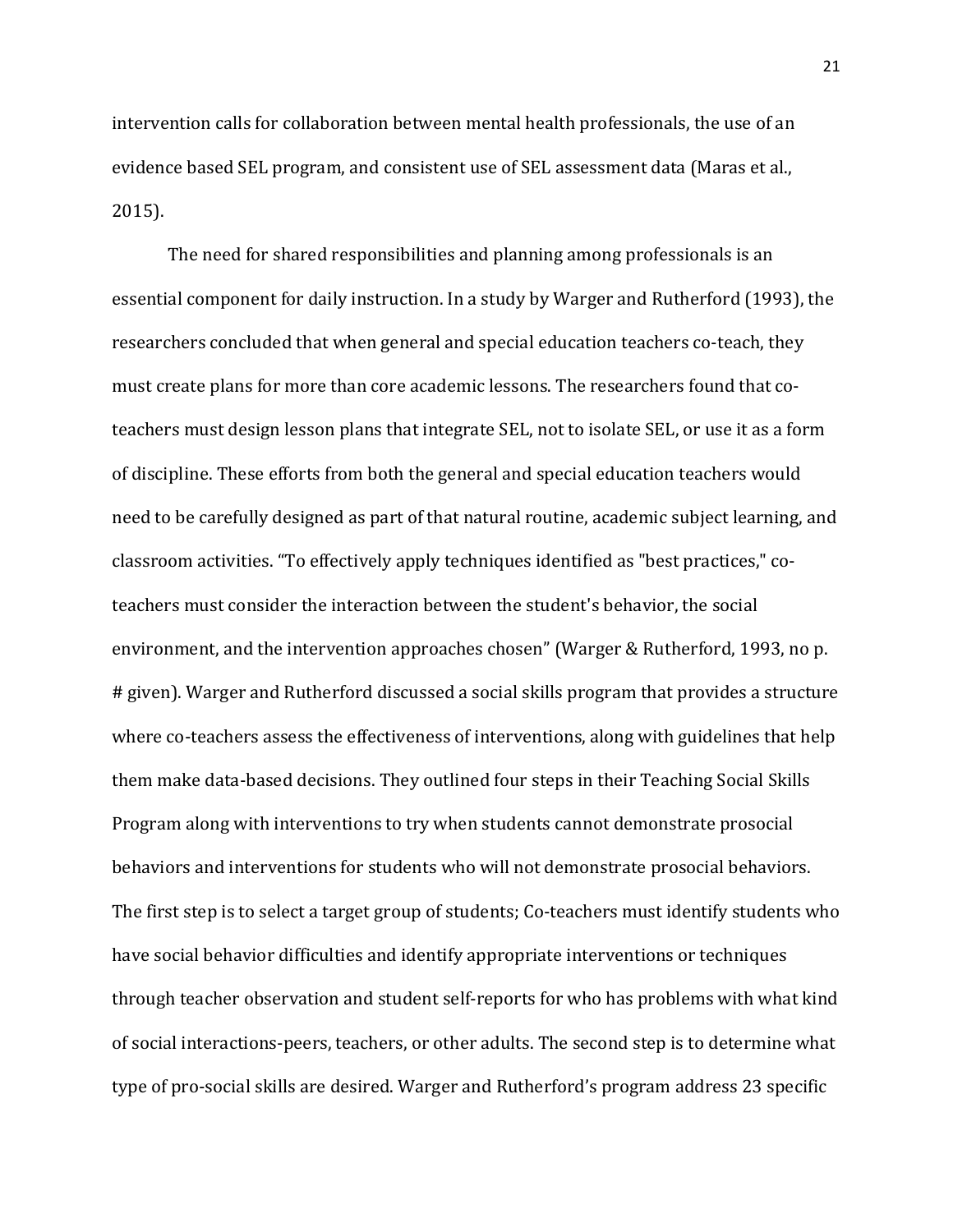prosocial skills; these pro-social skills were determined through a compilation of widely used social skills programs, literature addressing student behavior in the classroom, and classroom teacher's ratings of the importance of specific learning prosocial skills. Warner and Rutherford determined that these 23 prosocial behaviors are necessary for successful for successful social interactions.

#### **[TABLE 1 The Teaching](https://web-b-ebscohost-com.ezproxy.bethel.edu/ehost/detail/detail?vid=0&sid=e16791ba-0d0a-4862-b7f3-8933a8f24545%40sessionmgr120&bdata=JnNpdGU9ZWhvc3QtbGl2ZSZzY29wZT1zaXRl#toc) Social Skills Program**

Determine what type of prosocial skills are desired.

- 1. Saying please and thank you
- 2. Dealing with fear appropriately
- 3. Dealing with anger appropriately
- 4. Rewarding oneself
- 5. Asking questions
- 6. Accepting consequences of behavior
- 7. Successfully coping with conflict
- 8. Accepting responsibility of behavior
- 9. Listening
- 10. Successfully dealing with losing
- 11. Responding to failure
- 12. Successfully dealing with mistakes
- 13. Building a positive self-attitude
- 14. Following directions
- 15. Making friends
- 16. Understanding others' feelings
- 17. Compromising with peers
- 18. Coping with aggression from others
- 19. Cooperating with peers
- 20. Accepting not getting one's own way
- 21. Seeking attention appropriately
- 22. Waiting one's turn
- 23. Accepting the answer "No"

The third step is to determine what "type" of inappropriate behavior the student(s)

currently displays. Warger and Rutherford (1993) said that when students fail to exhibit

prosocial skills, it is often because they are exhibiting inappropriate or antisocial behaviors.

Co-teachers must consider inappropriate types of behaviors are demonstrated before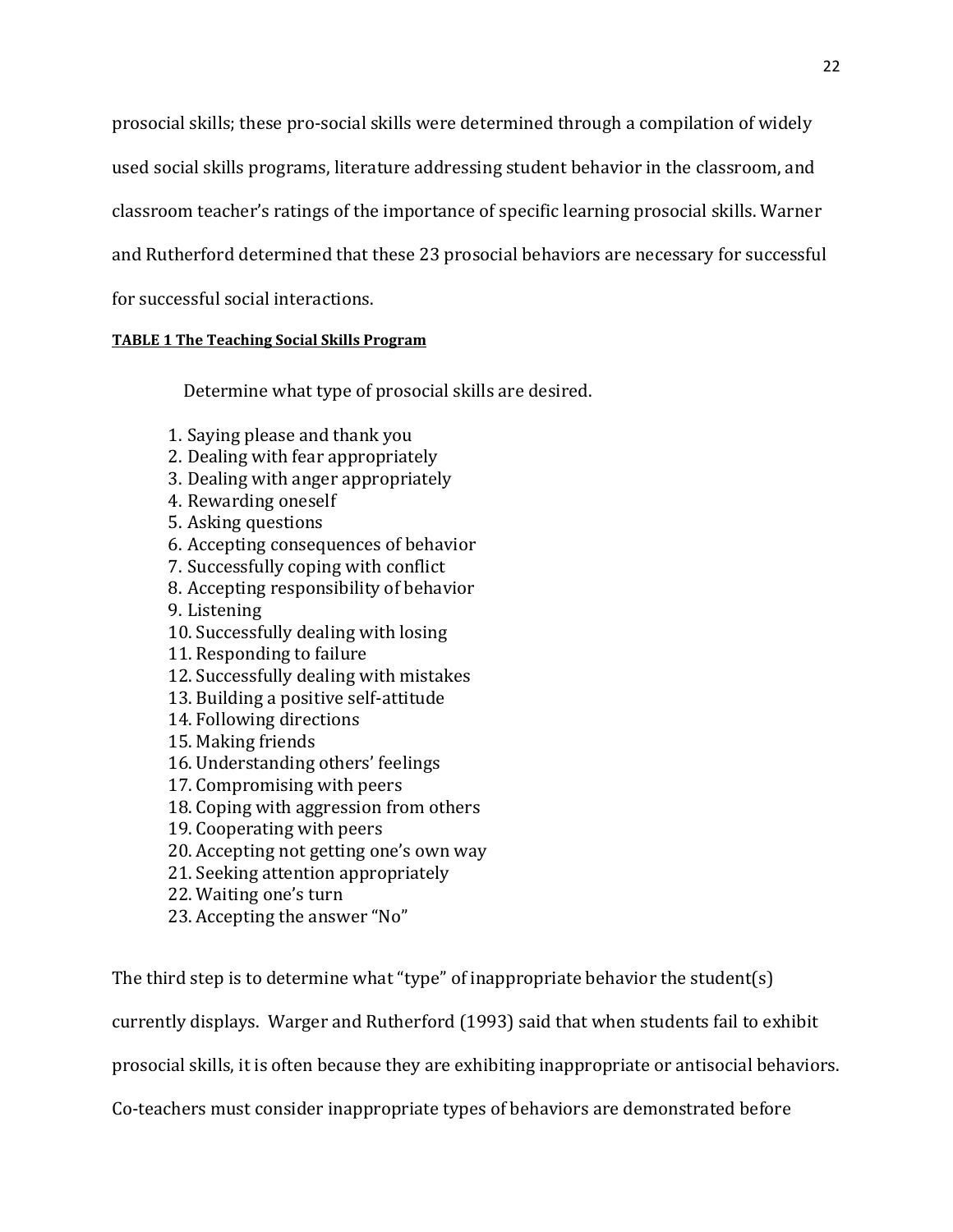effective teaching of prosocial behaviors can begin. There are three categories: aggressive, withdrawn, and immature. The last step is to determine if the student cannot or will not demonstrate the prosocial skills.

"Before teachers select interventions, they must ask the following essential questions: has the student ever demonstrated the appropriate behavior? If the answer is no; that is, if the student rarely or never demonstrates the appropriate prosocial behavior, it is assumed that the student lacks the necessary skills to perform as expected. In this case, the student cannot perform the behavior because he or she lacks the necessary skills and strategies to be socially competent. Emphasis is placed on teaching the student these skills and strategies. If the answer is yes; that is, if the student has demonstrated the prosocial behaviors in the past but does not now, it is assumed that he or she chooses not to exhibit these skills. In this case, the student will not perform the behavior, and emphasis is placed on providing motivation for the student to behave appropriately. Interventions may differ depending upon whether the student cannot or will not demonstrate prosocial behaviors" (Warger & Rutherford, 1993).

If the student cannot demonstrate prosocial behaviors, there are 5 interventions to try and implement. Intervention one is to teach the student to identify alternative prosocial behaviors and strategies. Co-teaching involves individual lessons with the student to identify necessary steps to behave appropriately in given situations.

Intervention two is to provide the student with models demonstrating prosocial behaviors and strategies. Teachers can choose one or more students to model the desired prosocial behavior to the whole class. When this happens, not only do the students who are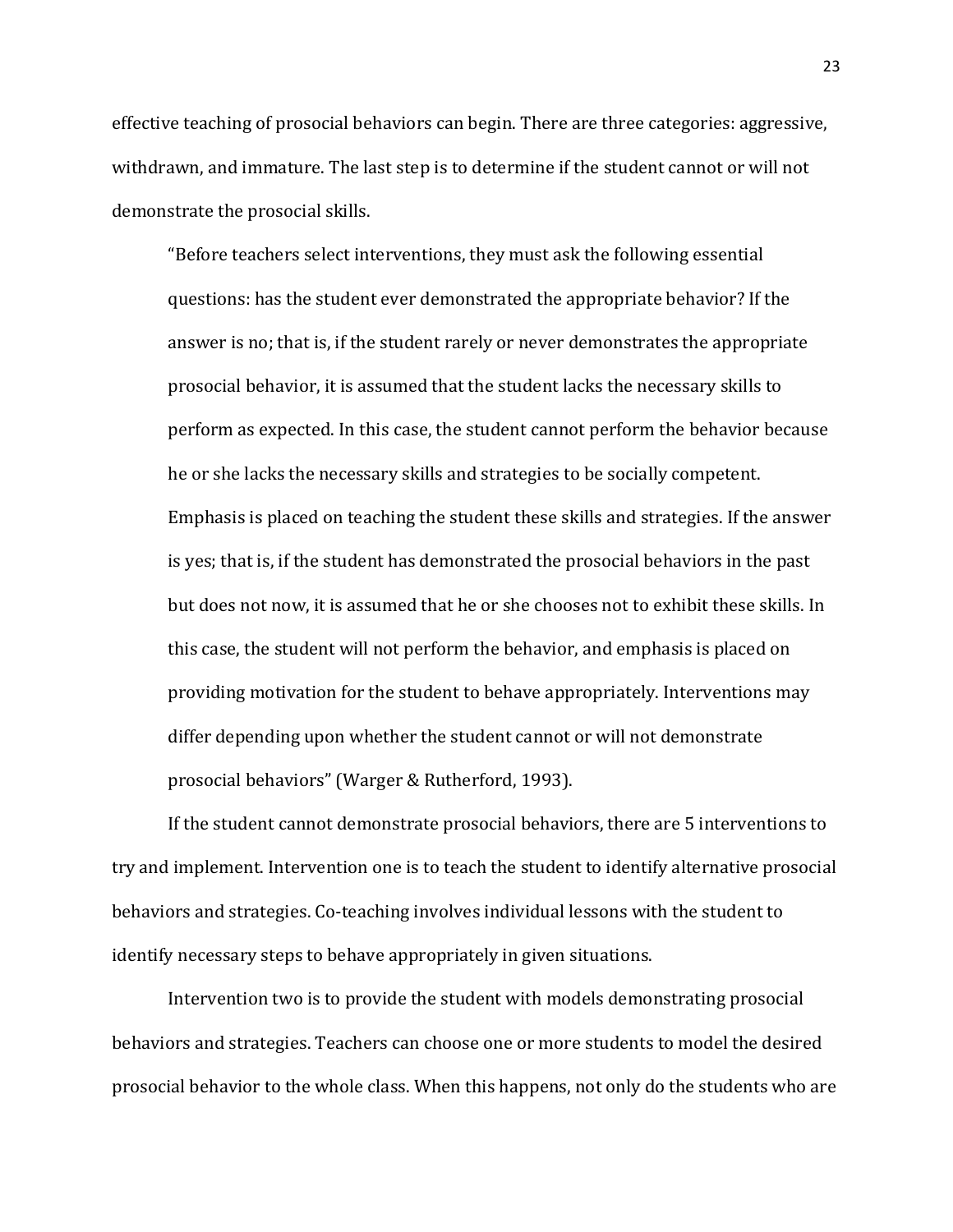modeling the behavior get positive reinforcement, but the whole student body give attention and desire to demonstrate the same behavior to receive similar reinforcements.

The third intervention is to provide the student with opportunities to practice prosocial behaviors and strategies in nonthreatening role-play and real-life situations. Coteachers in this step would closely supervise and monitor practice situations, along with ample praise, attention, and feedback for developing prosocial behaviors.

Intervention four would include direct reinforcement for the student demonstrating prosocial behaviors and strategies. Co-teachers must provide positive feedback that can include verbal feedback and attention. Feedback is necessary at all levels of intervention and will increase the likelihood of students maintaining these prosocial behaviors in class.

Intervention five includes the teaching of how to control through self-monitoring, self-evaluation and self-reinforcement, the continued use of prosocial behaviors and strategies and/or the generalization and maintenance of skills.

Warger and Rutherford also outline interventions for students who will not demonstrate prosocial behaviors. These interventions are for students who have demonstrated the behavior previously but need motivation and reinforcement to continue to demonstrate the expected behavior. They laid out two different interventions to meet these students' needs because the focus tends to be with motivation to use the prosocial skills and strategies when the situation calls for it. Intervention one is to provide the student and his or her peers with a clear set of school rules and expectations. Co-teachers must establish clear, consistent, and immediate consequences for prosocial behaviors, as well as failure to use them. Intervention two is to use the model teaching strategies (identify, model, practice, reinforce, and self-control) as review for the student the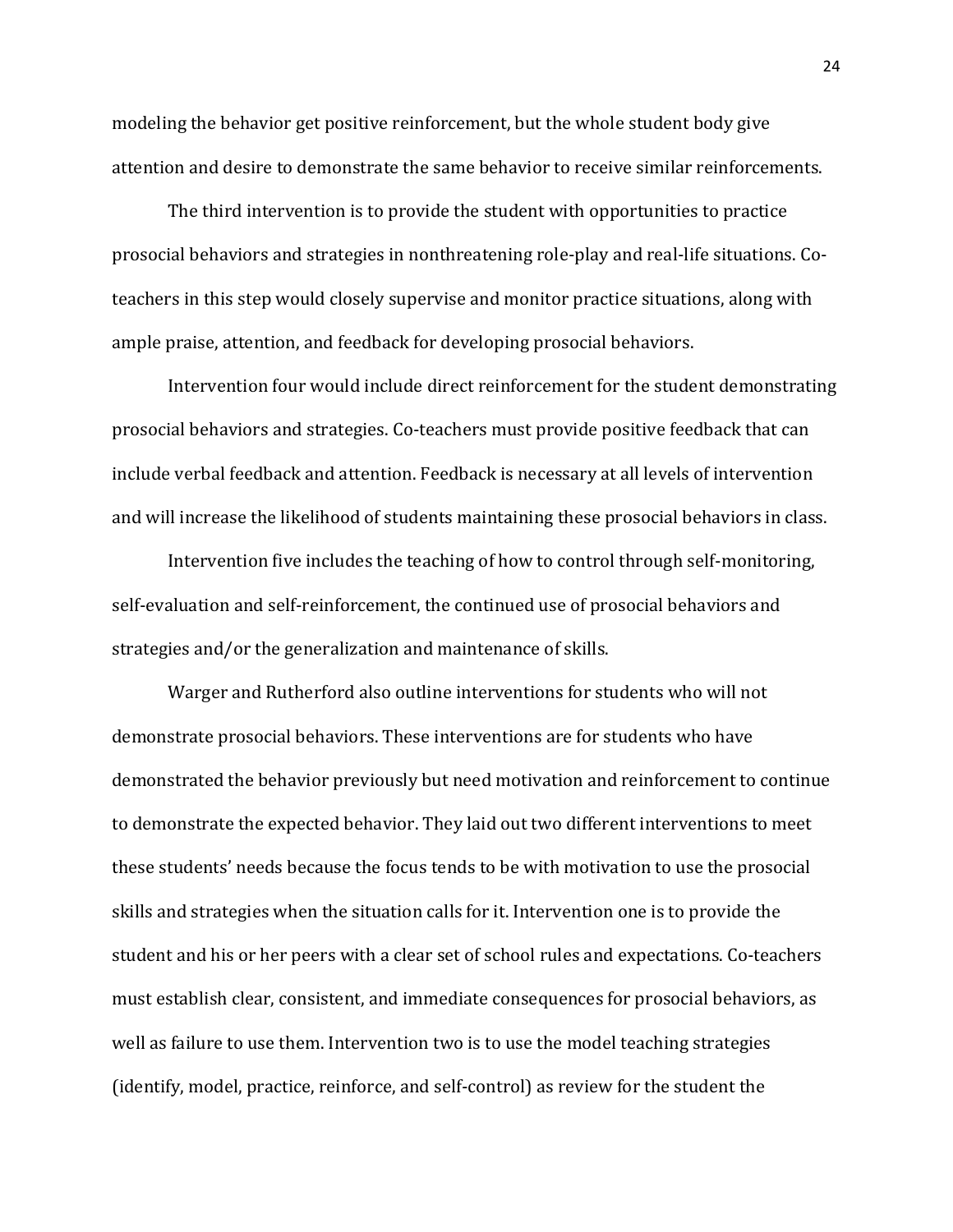expected behaviors and strategies for demonstrating prosocial behavior (Warner & Rutherford, 1993). Warner and Rutherford emphasized the importance of establishing coteaching partnerships that are focused on social skills, special and general education personnel together can create a meaningful framework for addressing social skill deficits from both a preventative and corrective perspective, with the ultimate goal being the better accommodation of diverse student learning needs (1993). Social skills, or SEL is an important goal for all students, including those with and without disabilities. These skills must be addressed in the general education classroom with deliberations between practicing teachers.

Jonathan Cohen explained that the goals of education need to not only prioritize academic learning, but also social, emotional, and ethical competencies (2006). In a Harvard Educational review, Cohen surveyed the current state of research in the fields of social emotional education, character education, and school-based mental health in the United States. He suggested that "social-emotional skills, knowledge, and dispositions provide the foundation for participation in a democracy and improved quality of life" (Cohen, 2006, p. 201). He discusses best practices and policies in relation to creating safe and caring school climates, home-school partnerships, and a pedagogy that is trauma informed. In his study, Cohen used the acronym, SEEAE (social, emotional, ethical, and academic education) SEEAE is shorthand for sustained early childhood education through grade 12 programmatic efforts that integrate and coordinate these pedagogic and systemic dimensions (2006). Cohen recognized that there is no curriculum or "best package" that adequately addresses the complex issues involved in these interventions, and that few of even the best evidence-based SEEAE curricula, incorporate important mental health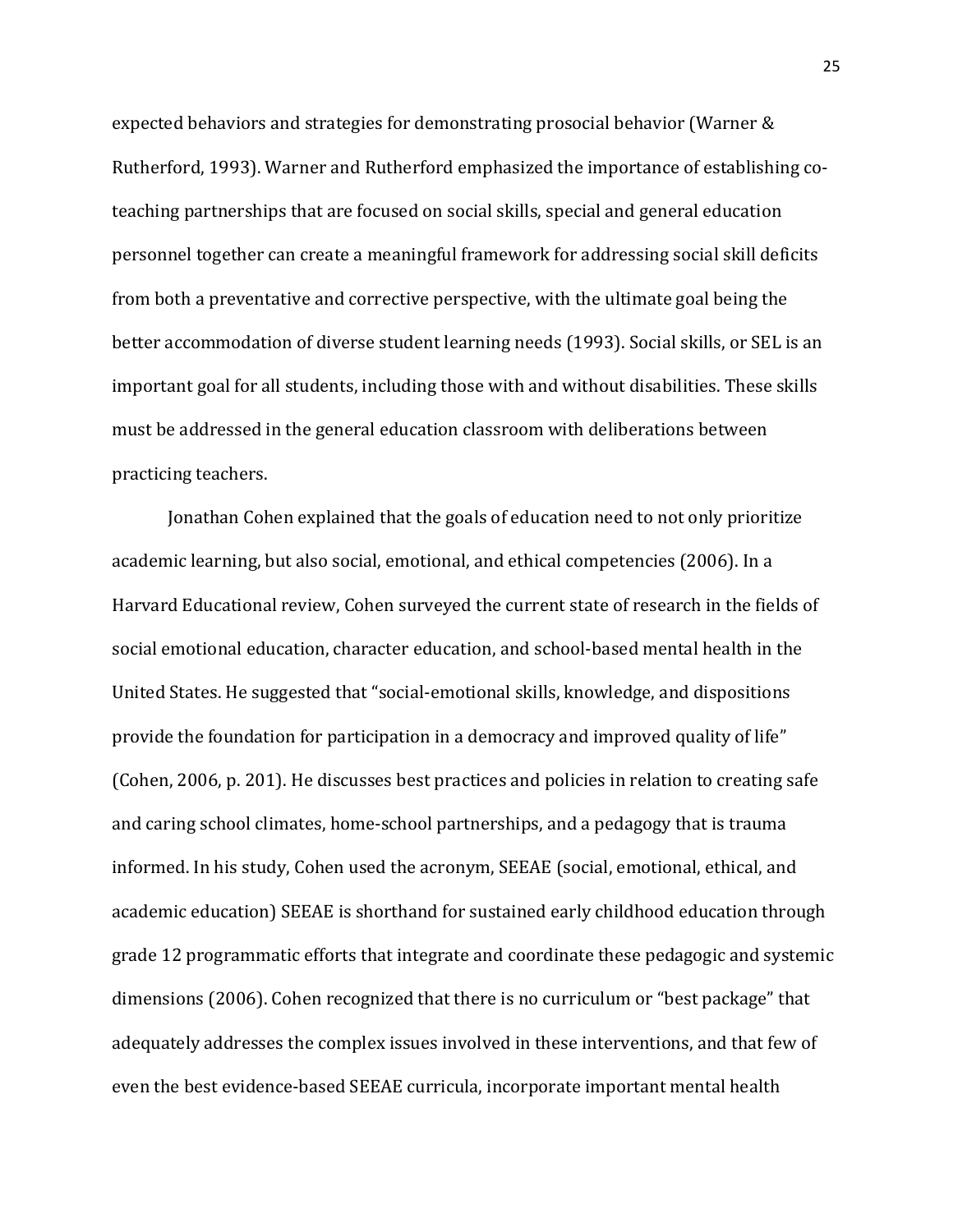guidelines and/or the systemic dimensions noted above that directly affect how safe people feel in school (2006).

Cohen outlined five major steps that are evidence based and support SEL best practices. Step one is planning, discovery, and community-building. This step recognizes the beliefs of what school should be among school staff, parents, and students. This step involves creating an action-plan with necessary steps to align with all visions in mind, which will then define goals. Step two is creating a climate for learning and safety. This step outlines the climate and structural environment, along with quality instruction and morale among students. The third step is creating long term home school partnerships to better support the accepted assumption that parent involvement is vital in student success. Parent involvement is vital in student success. This step focuses on the student's family and home base, which is the foundational place where the student learns about themselves and values. Step four focuses on pedagogic practice; Cohen explained that SEEAE programmatic efforts range from a detailed, prescriptive curriculum to a point of view about relationships, learning, and teaching (2006). Cohen identified that social emotional skills are initially taught in isolation, and that is how some children need to learn the basic skills. He goes on to explain that schools are starting to integrate SEEAE into school pedagogy, where there is a program or programs that present a detailed perspective on child development and how applicable it is to be done at school. Since the No Child Left Behind Act of 2001 focused attention on the importance of reading and math in our schools, Cohen found that teachers are becoming more interested in how they can integrate SEEAE work into existing curricula (2006). Teachers are increasingly aware and willing to use existing language arts, social studies, history, or arts classes to promote social and emotional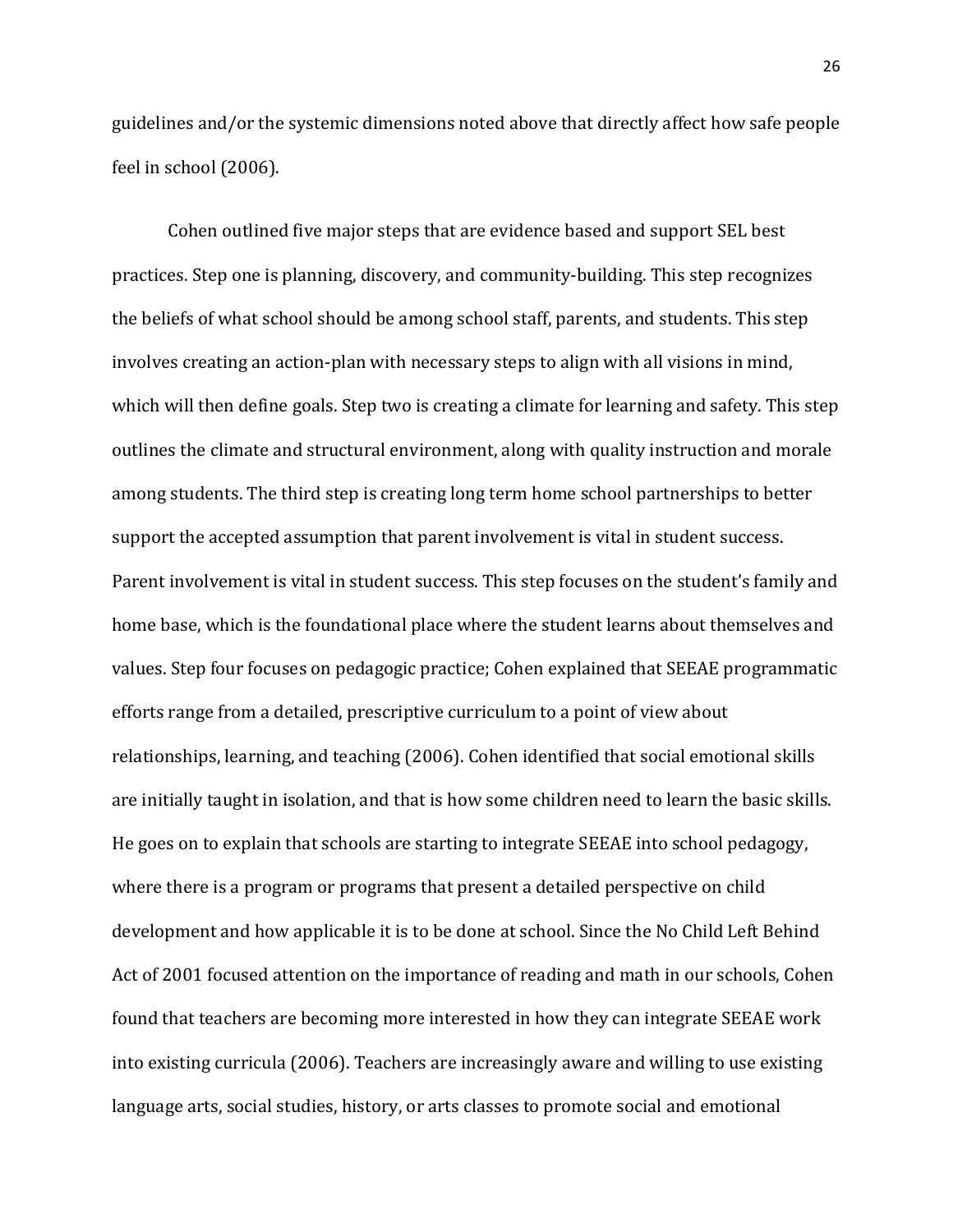literacy. When children are part of the shared vision in discussing what kind of education and life they desire, more capacity for learning grows. Step five involves evaluation methods; according to Cohen, we have few generally accepted and scientifically sound measures of individual social, emotional, and/or ethical learning (2006). Cohen lists a few tools and self-reporting measures such as the Stewart-Brown and Edmunds (2003) recommended three: the Devereux Early Childhood Assessment (DECA) for preschool settings, the Behavior and Emotion Rating Scale (BERS), and the youth version of the Bar-On Emotional Quotient Inventory (EQ-i: YV) for primary, middle, and secondary schools. Cohen also shared that schools and districts are issuing report cards based on character traits and social emotional behavior targeted skills. He noted that when teachers consistently evaluate social, emotional, and ethical functioning skills, it sends a message to parents and the community that these count (2006).

The best SEL effective teaching practiced include trauma informed teaching, coteaching practices, cooperative learning opportunities, clear and consistent expectations with the use of evidence based interventions, evaluations and assessments. There are no best packages or one curriculum that can adequately address the complexity of SEL skills in general education classrooms. Some states have adopted SEL standards that guide and help educators focus on the core competencies of SEL.

#### **SEL Standards**

Kress, Norris, Schoenholz, Elias, and Seigle in an article titled, *Bringing Together Educational Standards and Social and Emotional Learning: Making the Case for Educators*, analyzed the current reality and pressure educators feel with the increasingly accountability in regards to student achievement. While educators realize that children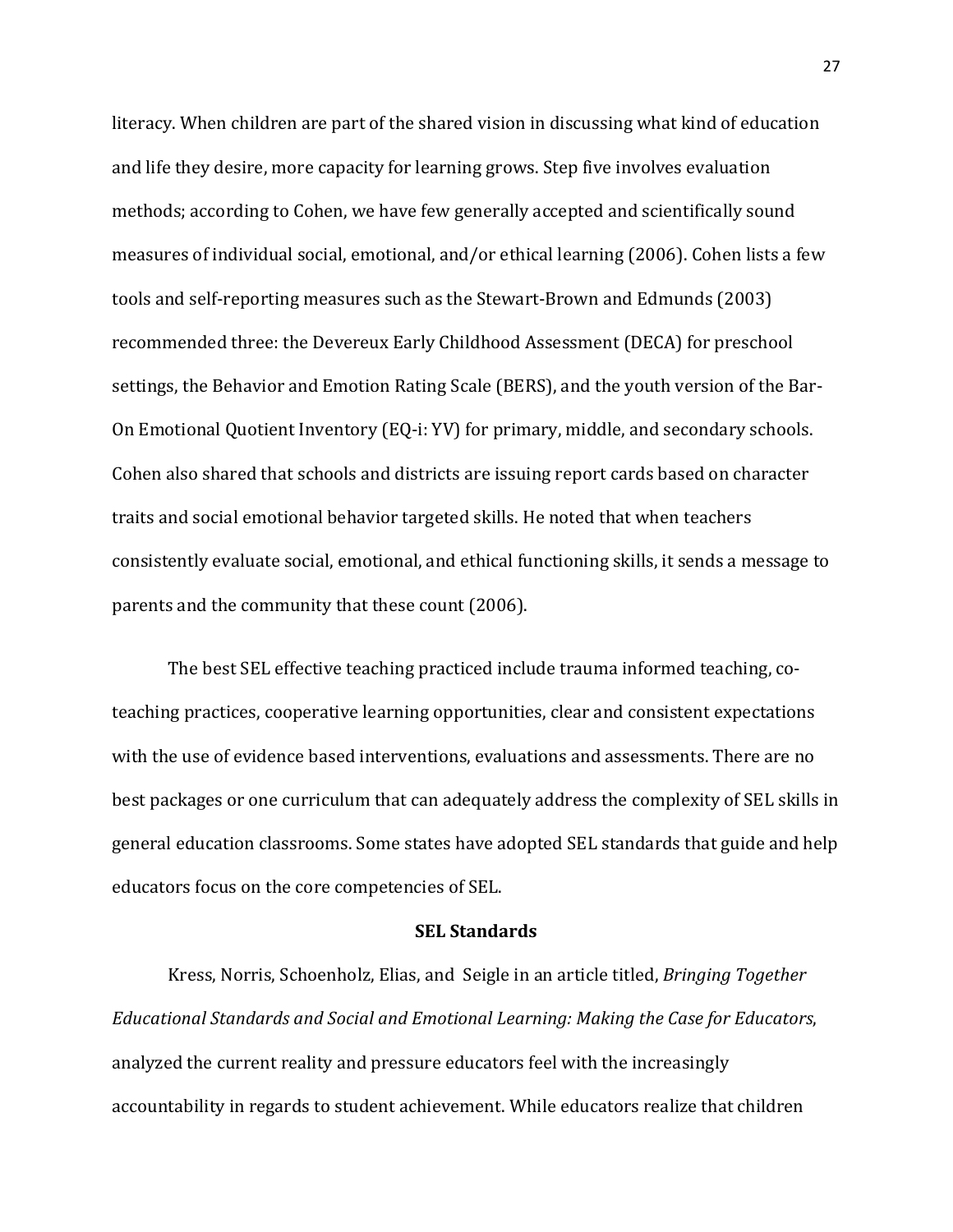need to achieve more than competence in math and social studies to negotiate successfully through life's challenges, they often feel conflicted and challenged in their efforts to address nontraditional educational concerns (Kress et al., 2004, p. 69). Since the passing of the No Child Left Behind Act of 2001, accountability for the whole child, including character education and safe schools, has been a paradigm shift of focus in education. Educators are responsible to teach nontraditional skills at the same precedence as literacy and mathematics. Kress et al. addressed the compatibly of SEL and academic standards. Iowa, Wisconsin, New York, and South Carolina are states that have academic standards that include SEL competencies. Iowa's Reading Content Standards outline that students should be able to "infer traits, feelings, and motives of characters" as early as grade 3 (Kress et al., 2004, p. 74). Wisconsin and New York's Political Science and English Language Arts standards require students to identify and explain an individual's responsibilities to families, understand points of view. Kress et al. are encouraged to see an overlap between SEL and standards (2004). The authors reviewed ways to incorporate SEL competencies identified by Collaborative for Academic, social, and emotional learning (CASEL) with core academic standards. Kress et al. described two examples of how to incorporate SEL competencies with core state standards using the Social Decision Making/Social Problem Solving (SDM/SPS) program and the Open Circle Social Competency Program. The SDM/SPS program is a comprehensive, research-validated prevention program that provides teachers and school personnel with training and curricula to equip students with social and decision-making skills (Kress et al., 2004, p. 75). This program allows educators to grid and make connections between standards and where SEL competencies can be emerged. The Open Circle program is a comprehensive, multiyear social and emotional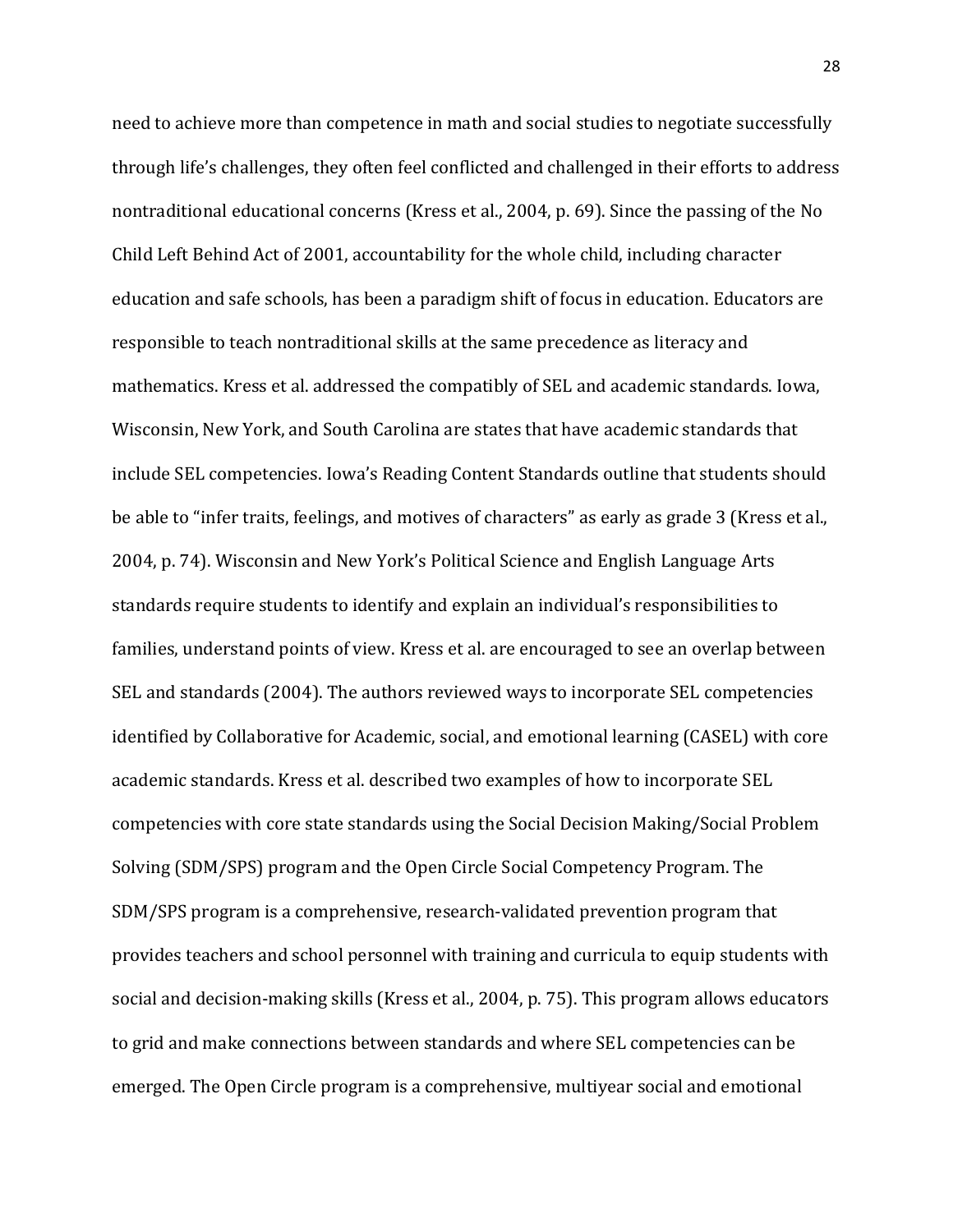learning program for elementary school (grades kindergarten–5) children, their teachers, principals, and parents (Kress et al., 2004, p.79). This program builds vocabulary from year to year, and allows a safe and supportive time and place for students and teachers to discuss and reflect upon academic and social emotional learning. Both of these programs that Kress et al. describe are avenues and tools that are designed to aide districts and educators in embedding SEL competencies within core state standards.

The state of Illinois has been a trendsetter both in creating learning standards and in addressing social and emotional learning in education settings (Zinsser & Dusenbury, 2015). Zinsser and Dusenbury explore ways to ensure quality implementation of these standards. This article presents a conversation about free-standing learning targets for SEL, and leads the discussion on the importance of other states to adopt similar standards. The authors explain how Illinois have adopted the CASEL framework and defines five interrelated competencies including: self-awareness, self-management, social awareness, relationship skills, and responsible decision making (Zinsser & Dusenbury, 2015). The authors go on to give recommendations for ensuring these SEL standards are fully implemented. They argue that SEL learning standards should be clearly written and comprehensive to include children from preschool through twelfth grade, strive for cultural and linguistic sensitivity, include guidelines for practitioners on how to form positive environments and how to support children's social and emotional development, and include discussions of strategies for enhancing implementation (Zinsser & Dusenbury, 2015). Zinsser and Dusenbury go on to share more about selecting SEL curricula and assessing for SEL. They recommend the 2013 CASEL guide, where 23 SEL programs are reviewed for preschool and elementary aged students. They also recommend states to find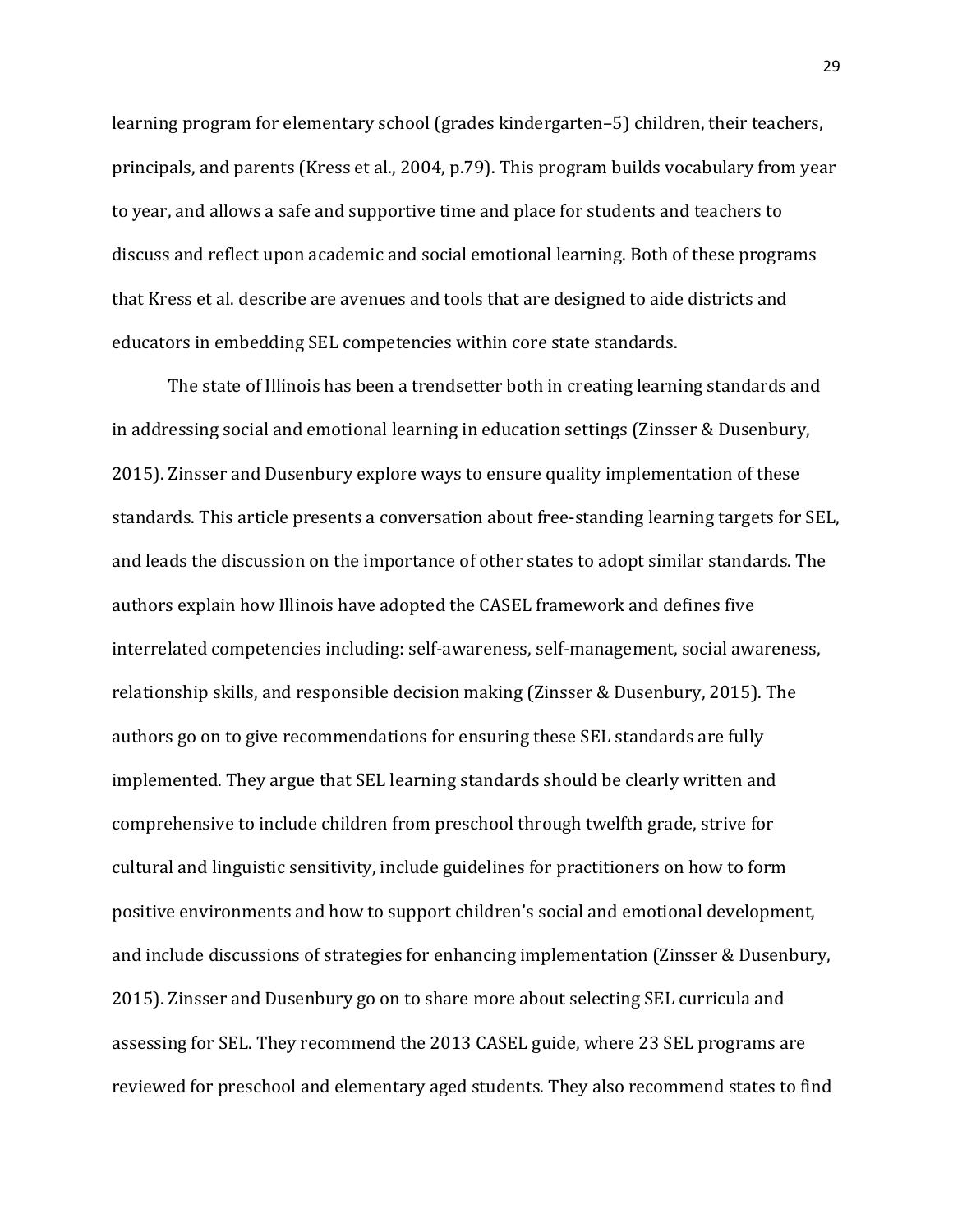or create reliable and valid methods to assess SEL. They recognize that assessments in this area of SEL is lagging, and they recommend looking at the compendium of assessment tools by Denham, Ji, & Hamre (Zinsser & Dusenbury, 2015).

#### **SEL Assessments**

The compendium of assessment tools focused on tools to assess the social and emotional learning (SEL) of preschool and elementary school students (i.e., five- to tenyear-olds), along with aspects of the contexts in which they learn and their learning behaviors (Denham et al., 2010). These assessment measures are intended for researchers and those in the applied research community for example, educators and social workers who may find them useful in their work with groups of children. The authors identified five core SEL competencies: self-awareness, self-management, social awareness, responsible decision-making, and relationship/social skills (Denham et al., 2010). This compendium identified assessment tools that have been gathered by researchers to gauge the SEL skills of the preschool/elementary students. The tools listed are organized into three sections. Section one includes the context that includes core competencies of self-awareness, selfmanagement, social awareness, relationship skills and responsible decision making. Section two identifies academic related SEL competencies such as feelings toward school and school climate. Section three looks at academic competencies. Each review of the assessment tools talks about strengths, weaknesses, pricing, reliability, validity, scoring, a brief description of the tool, and how to administer the assessment (Denham et al., 2010).

Clark McKown (2017) recommended that educators need to be familiar with existing SEL assessment tools as well as more monetary investments with educators who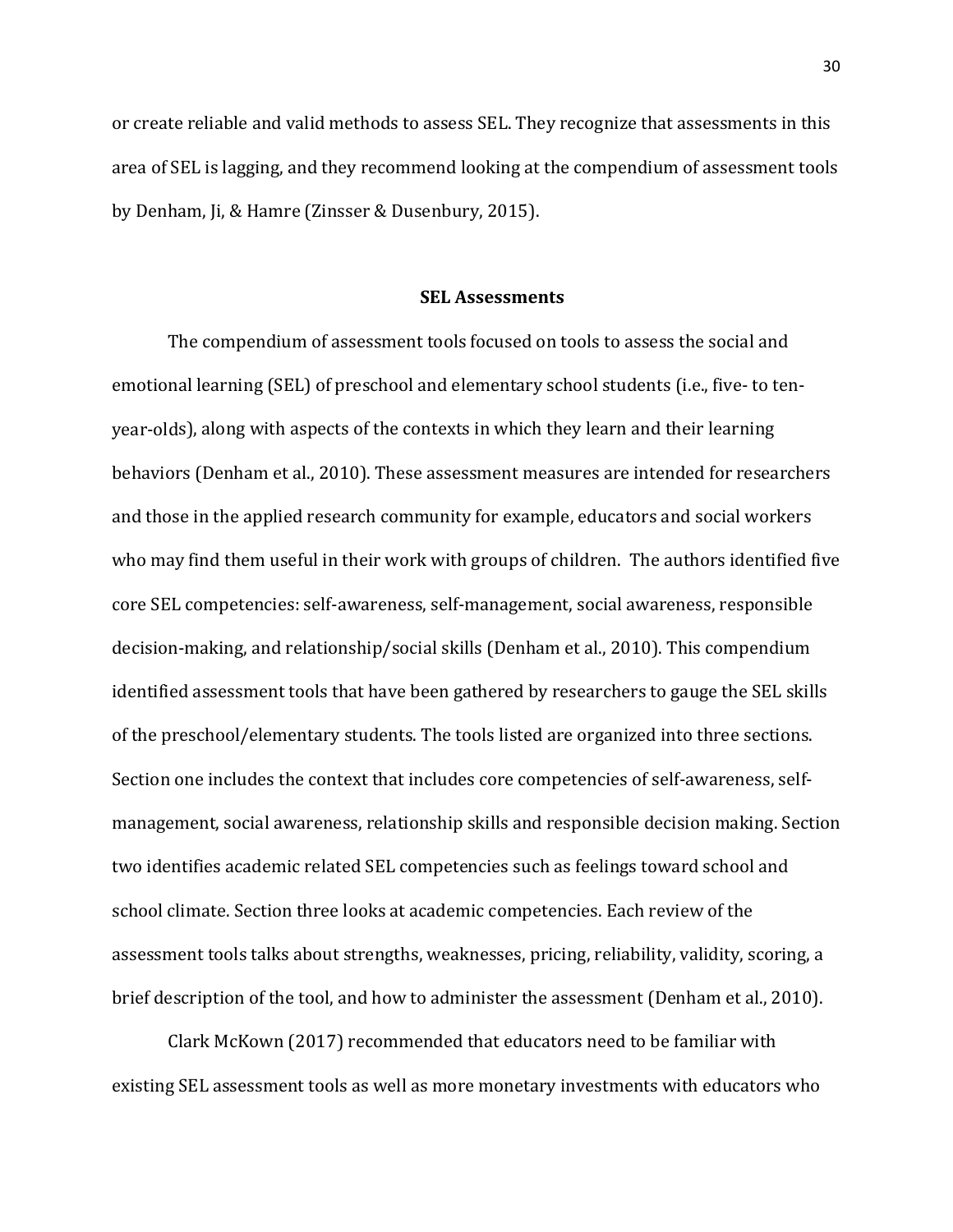possess a certain talent for creating assessments, are exceptionally necessary today. Not only do assessments provide data on the effectiveness of SEL programming and instruction given by educators, but they also help determine a child's strengths and areas to improve. Educators and policy makers need data to make informed and evidence based decisions about the healthy development of SEL in our students. McKown concluded that the next generation of SEL assessments must be meaningful, measurable, and malleable (2017). Assessments are meaningful when they involve authentic life and academic goals. Measurable assessments must assess what they intend to and be easy to administer. Malleable assessments must determine the generalization of skills through observations or other means. SEL assessments must not only be meaningful, measurable, and malleable but also correspond to state standards. McKown recognized that there are few assessments that measure SEL thinking skills and self-control, so he studied and helped create the SELweb assessment. The SELweb was a web-based system that assessed how well children aged Kindergarten through third grade can identify the emotions of others, practice selfcontrol, perspective take, and solve social situations. The researcher studied the reliability of the SELweb assessment over four years and with 4,462 children between Kindergarten and third grade. He found that the SELweb measured what it was designed to and then took data from another 4,419 students across six states to create aged based normative data. This process was expensive and required many resources and human hours to determine if the SELweb assessment was a meaningful, measurable, and malleable tool for SEL. McKown determined that the SELweb is an assessment designed to measure SEL thinking skills, not behavioral skills (McKown, 2017, p. 171). SEL assessments will require a large amount of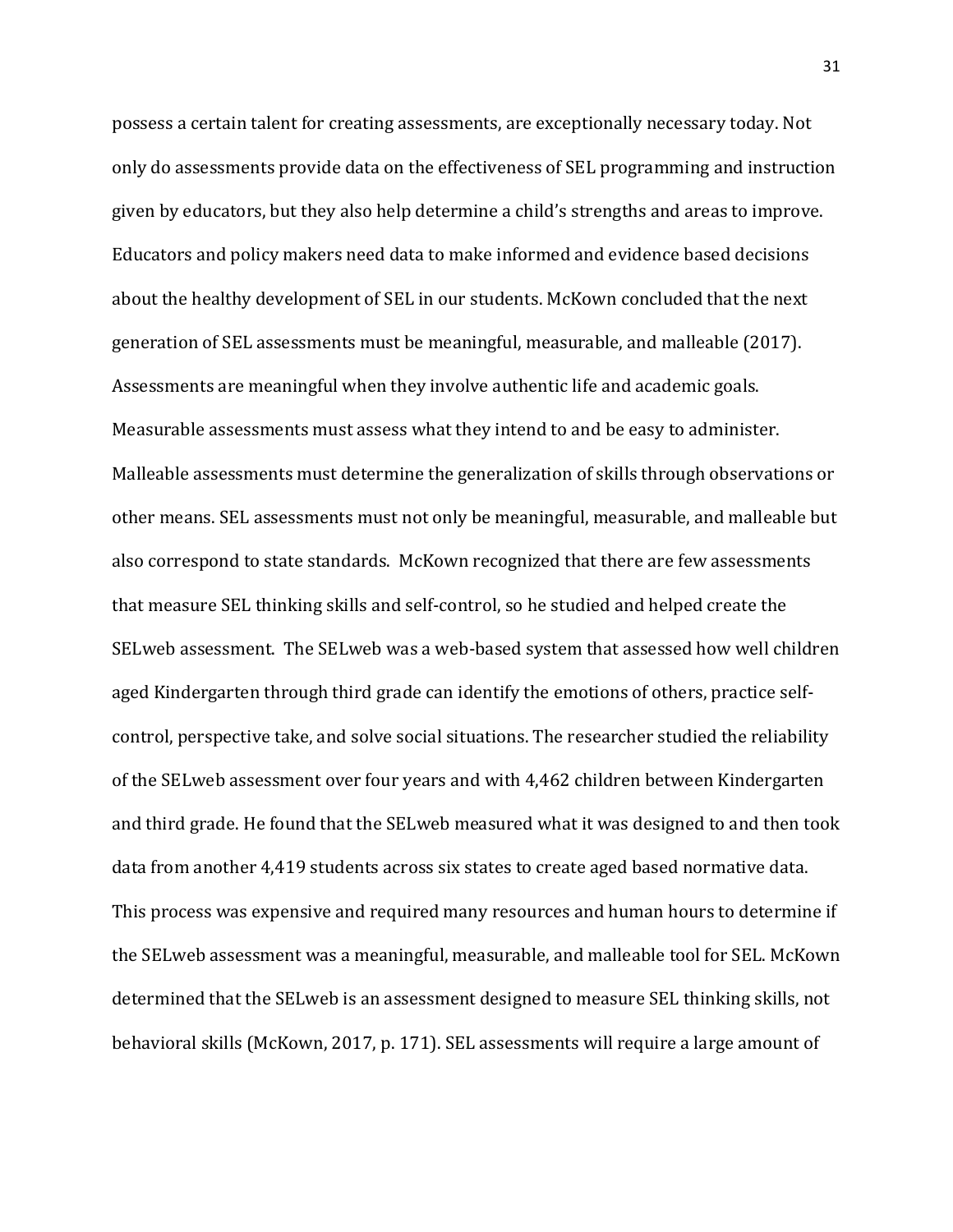time, resources, and financial investments, similar to how high stakes standardized achievement tests have been developed.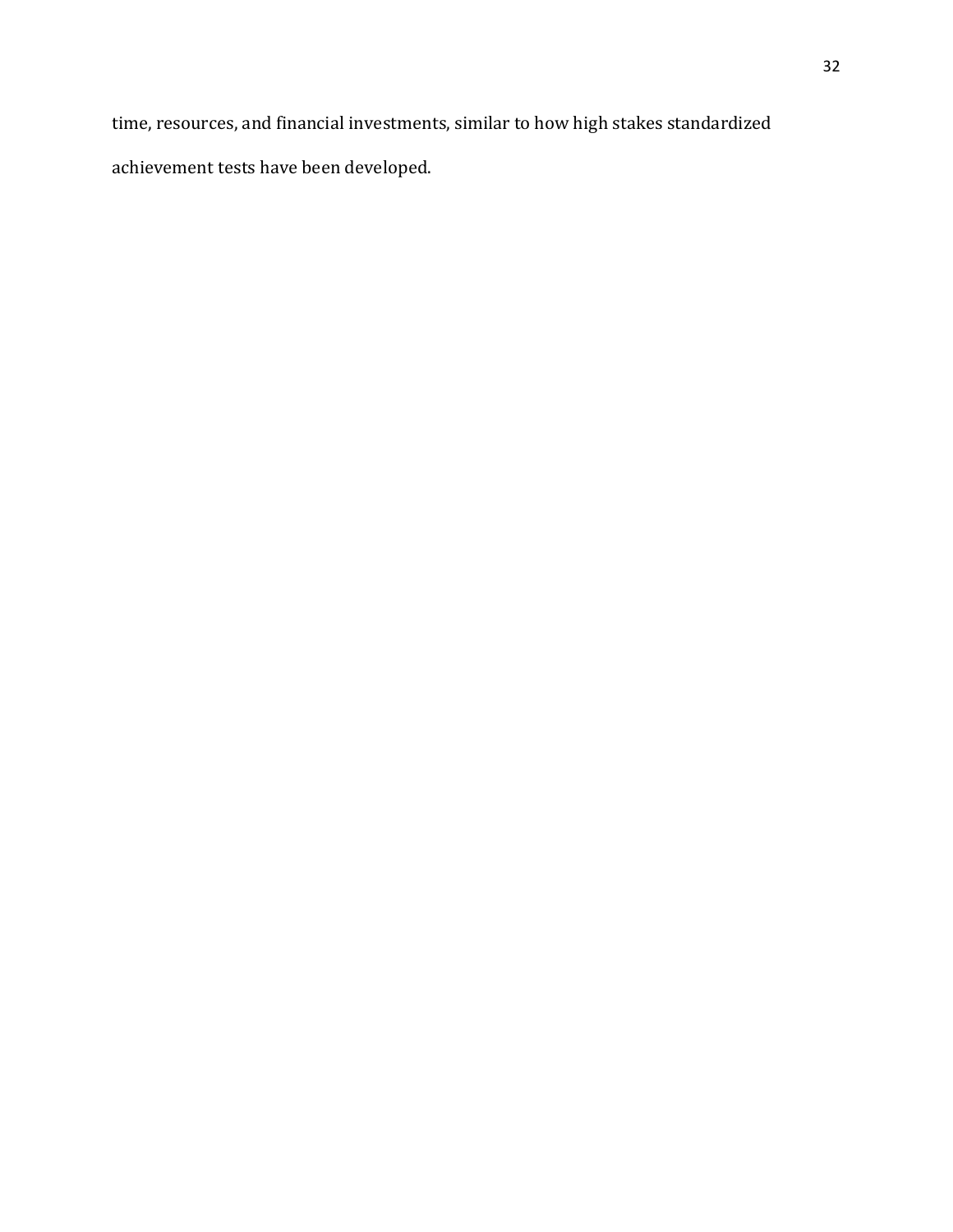#### **Chapter III: DISCUSSION AND CONCLUSION**

#### **Summary of Literature**

SEL competencies are essential skills that students in the 21st century must have in order to make informed and healthy decisions and choices in adulthood. Yoder (2015) argued that these competencies are crucial for students living in poverty, those who live with ACES, and those with trauma. There are five core competencies that include: selfawareness, self-management, social awareness, relationship management, and responsible decision making. Educators must find ways to embed SEL competencies as part of the core curriculum by creating opportunities for cooperative learning, engaging students in discussions, giving students responsibility and choices, allowing students to self-reflect and self-assess, providing balanced instruction, hold high academic expectations, and provide scaffolded instruction with ample feedback. Teachers must also offer a warm, caring and supportive classroom environment, use common language, discipline students individually, and build relationships with every student. Implementing these teaching practices will improve the alignment among SEL and common core standards.

Embedding SEL competencies in core instruction benefits students and increases academic achievement for students who have ACES and emotional behavioral disabilities. Trauma informed education practices in schools provide support and services that students need to improve their academic trajectory and future outcomes (Crosby, 2015). Durlak et al. (2011) stated that SEL competencies prepare students to participate in learning experiences and also increases their capacity for learning. In the study conducted by Durlak et al. it was found that there was an 11 percentile gain seen in schools where SEL programs were implemented. SAFE practices were part of those SEL programs and were

33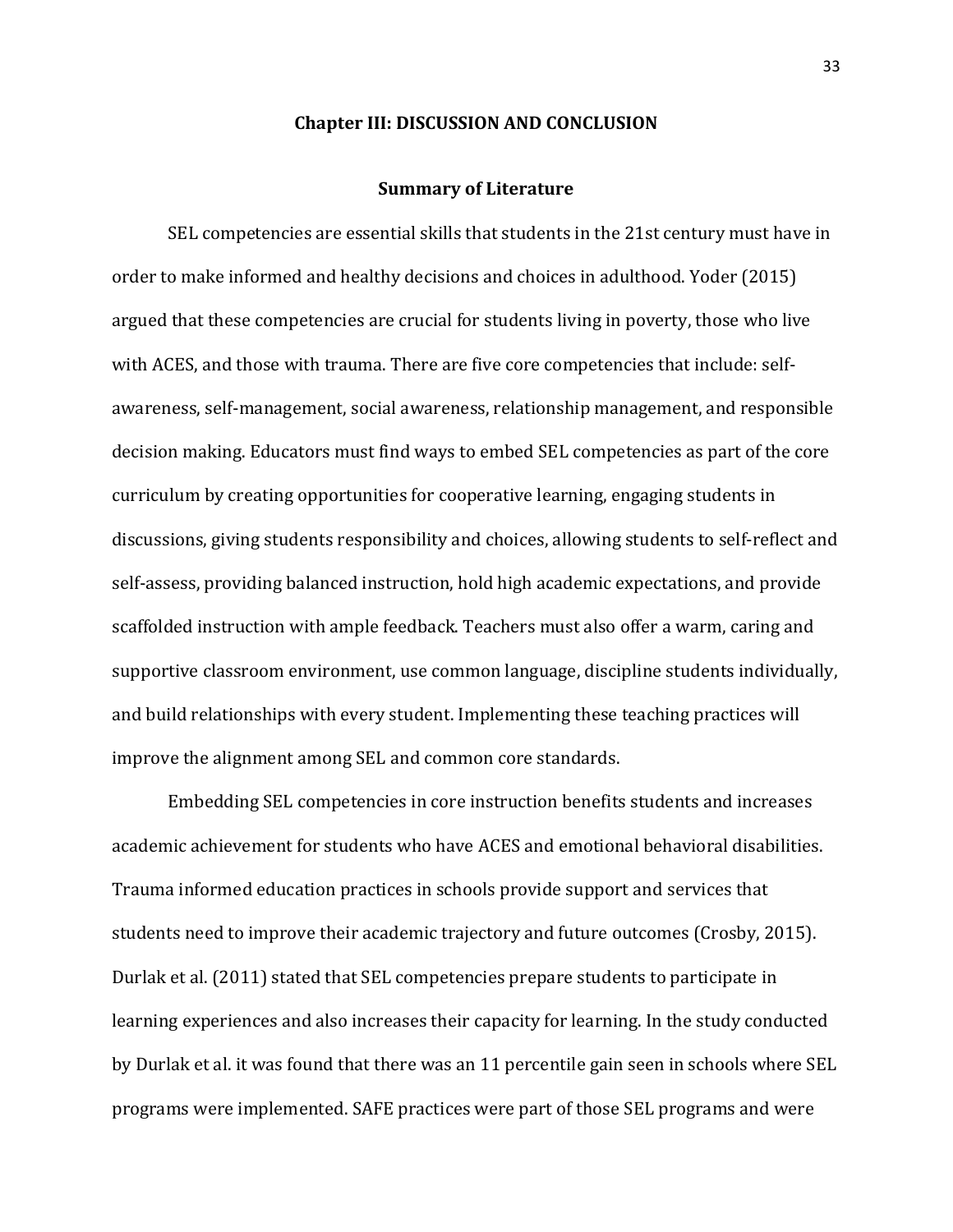found to be more effective than schools who did not use SAFE practices. The mental and general health in children is a critical component in learning. Batanova and Loukas (2014) found that when SEL frameworks in schools are implemented, overt and invert aggression were prevented and decreased.

Learning is a social behavior. Zins et al. (2007) noted that SEL goals should not be separate from daily instruction or curriculum but instead a key component. The researchers found that when people are competent socially and emotionally, they recognize and manage their emotions, establish healthy relationships, set positive goals, meet their personal and social needs, and make responsible and ethical decisions (Zins et al., 2007, p.6). The CASEL framework, infusing SEL into core curriculum, and providing supportive learning environments were frameworks or ways that Zins et al identified as ways to address and embed SEL into daily instruction. Allen et al. (1997) studied the effects of service learning opportunities. The researchers found that when youth were assigned to teen outreach programs where service learning opportunities were offered at schools, fewer at risk behaviors occurred such as teen pregnancy, school failure, and suspensions. Salvin also studied the impact and long term effects of cooperative learning or service learning. He found that when students work toward a common goal an increase in caring and responsibility for group members increased, and therefore motivated students to engage in cognitive processes and resulted in enhanced learning (Salvin, 2014, p.789).

With the many challenges that come with serving communities and children with ACES and emotional and behavioral disabilities, Anderson et al conducted a study that found that, despite these challenges, teachers are becoming more aware of how these factors impact the learning of their students and are seeking out more professional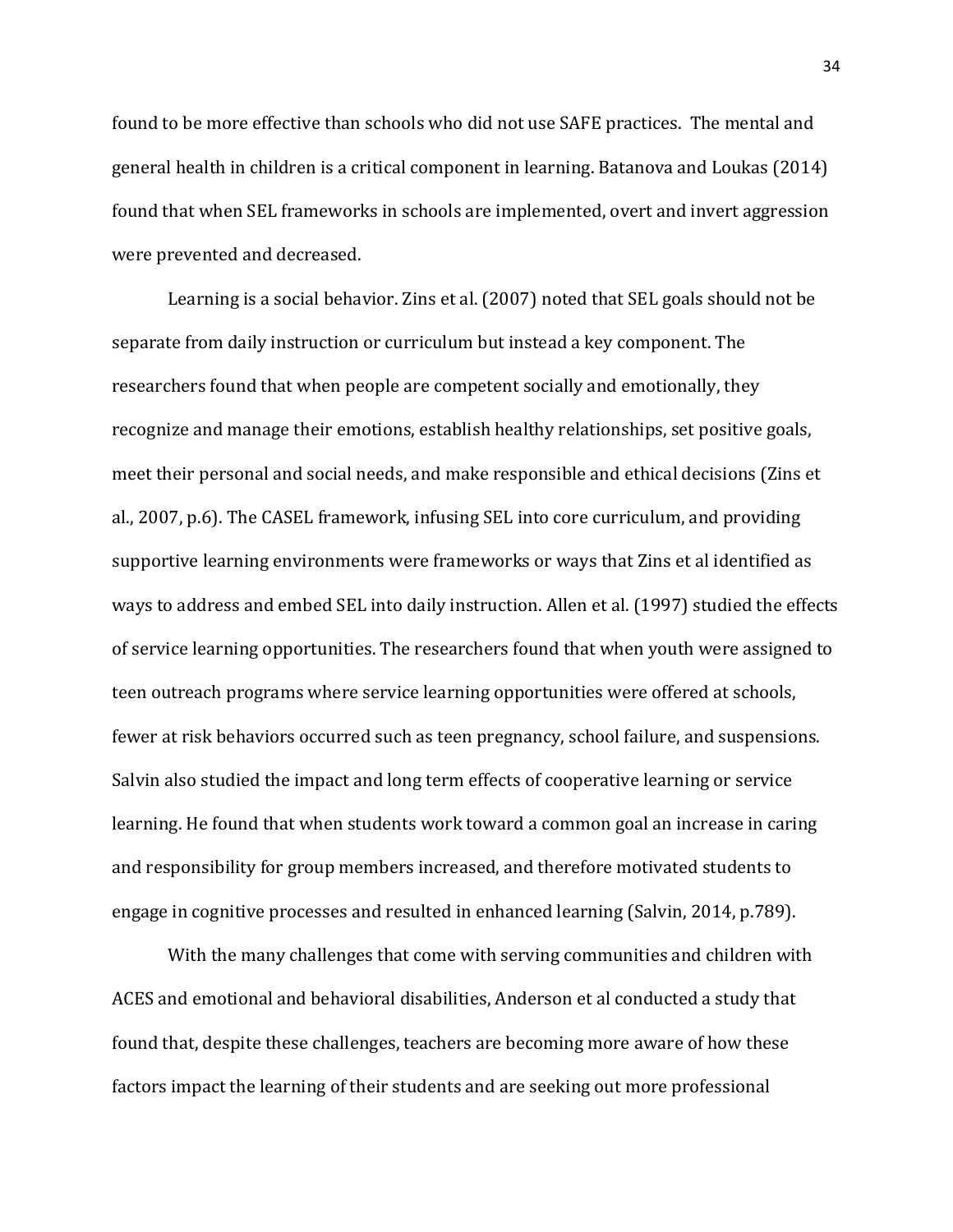development opportunities (2015). Maras et al found in the study they conducted around a tired response for SEL as a way to address the mental health needs of students, that the roles of social workers, school psychologists, school counselors are valuable in connecting SEL programs to classrooms and daily instruction. Shared responsibility among mental health professionals, classroom teachers, and special education teachers are essential in the delivery of SEL.

Warger and Rutherford (1993) are proponents of co-teaching and recognize that coteaching should be done between classroom teacher and special education teacher or other educational professional, with clear roles and responsibilities in providing SEL intervention and instruction in the classroom. The two researchers identified 23 specific prosocial skills that were compiled from various social skills programs, literature, and teacher ratings of importance of certain skills. These social skills were found to be important goals for all students, with and without disabilities and/or ACES. Cohen (2006) agreed with Warner and Rutherford that SEL skills are just as important as academic goals and skills. Cohen studied SEEAE efforts in schools that integrate SEL into schools. He recognized that there is no curriculum or best package that adequately addresses the complex issues involved in these SEL interventions that also meets SEEAE and mental health guidelines (Cohen, 2006). Kress et al. (2004) explored two ways that help incorporate SEL competencies with common core standards, and concluded that the SDM/SPS program and the Open Circle Social Competency Programs are hands on ways teachers can deliver SEL into their classrooms in a natural part of instruction. These programs are designed to help schools embed SEL with academic standards.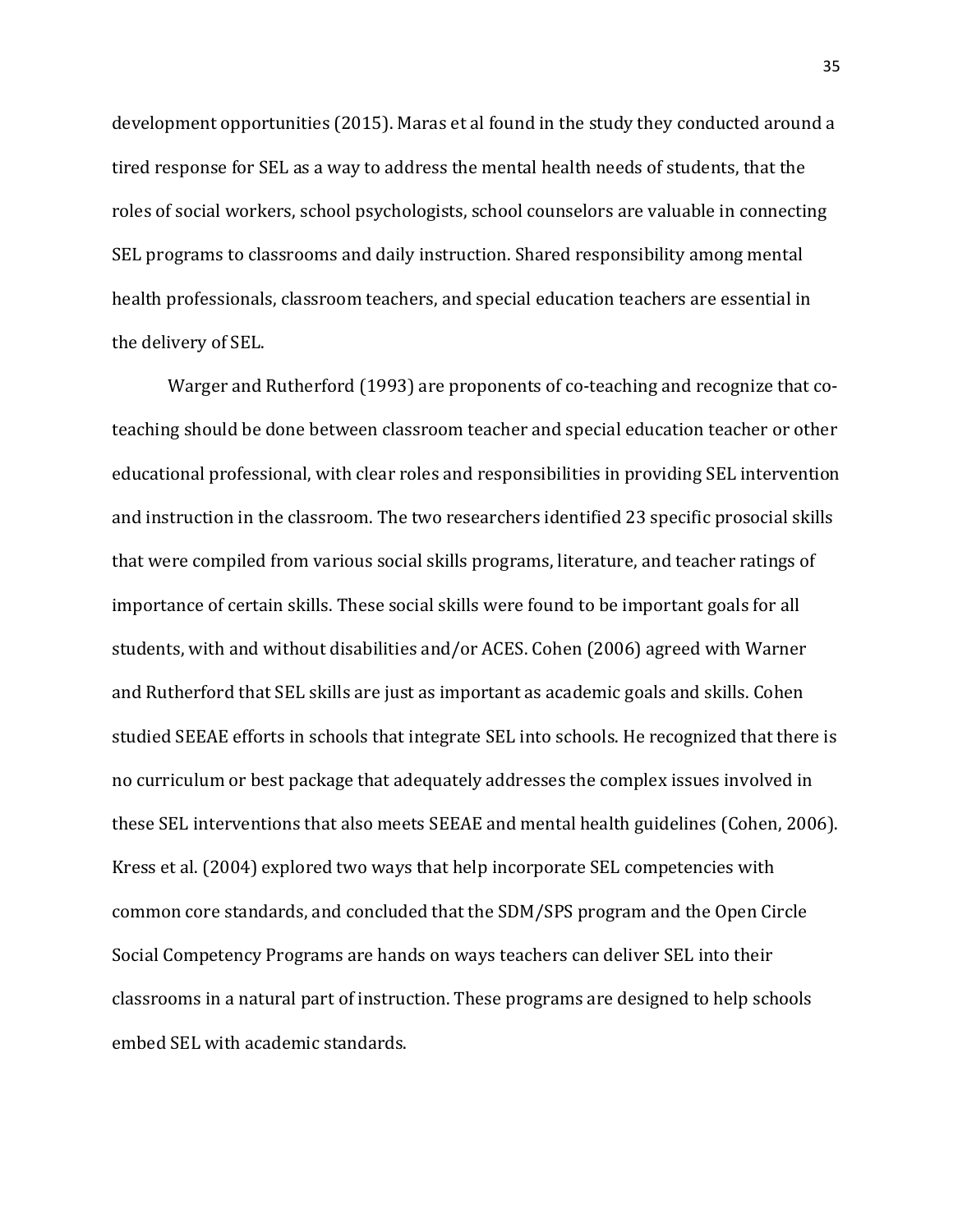Zinsser and Dusenbury (2015) explored ways to ensure that SEL competencies are embedded, and in some states implemented as their own stand-alone standards. The state of Illinois adopted the CASEL framework and defines the same five core competencies as Yoder for SEL skills. The CASEL guide identified 23 programs that can be used to teach SEL skills for preschool and elementary aged students. CASEL recommends states to find and/or create reliable and valid methods to assess SEL. After core SEL skills have been identified, teaching practices and instruction that embed SEL skills have been delivered, the next step is to assess the effectiveness of such methods and programs used by teachers and schools. Clark McKown (2017) recommends that teachers need to be knowledgeable about existing assessment tools and they must be meaningful, measurable, and malleable. Denham Ji and Hamre (2010) compiled the compendium of SEL assessment tools. The list organizes the assessment tools in sections according to the five core competencies. This compendium offers brief descriptions of the assessment tools, strengths and weaknesses of each tool, pricing, validity and reliability, scoring, and how to administer each assessment.

#### **Limitations of the Research**

The definition of SEL is widely agreed upon by researchers in the field, particularly by Yoder and Durlak. In addition, the importance of embedding SEL in daily instruction that aligns with common core standards is also vastly recognized among researchers. SEL programs and their effectiveness have been studied by several researchers, including Kress, Cohen, Warner and Rutherford, Durlak, and Anderson.

The pool of research around SEL standards and available assessment out in the world today was limited. The compendium of assessment tools compiled by Denjam Ji and Hamre are the only applicable list of tools available to educators today. The state of Illinois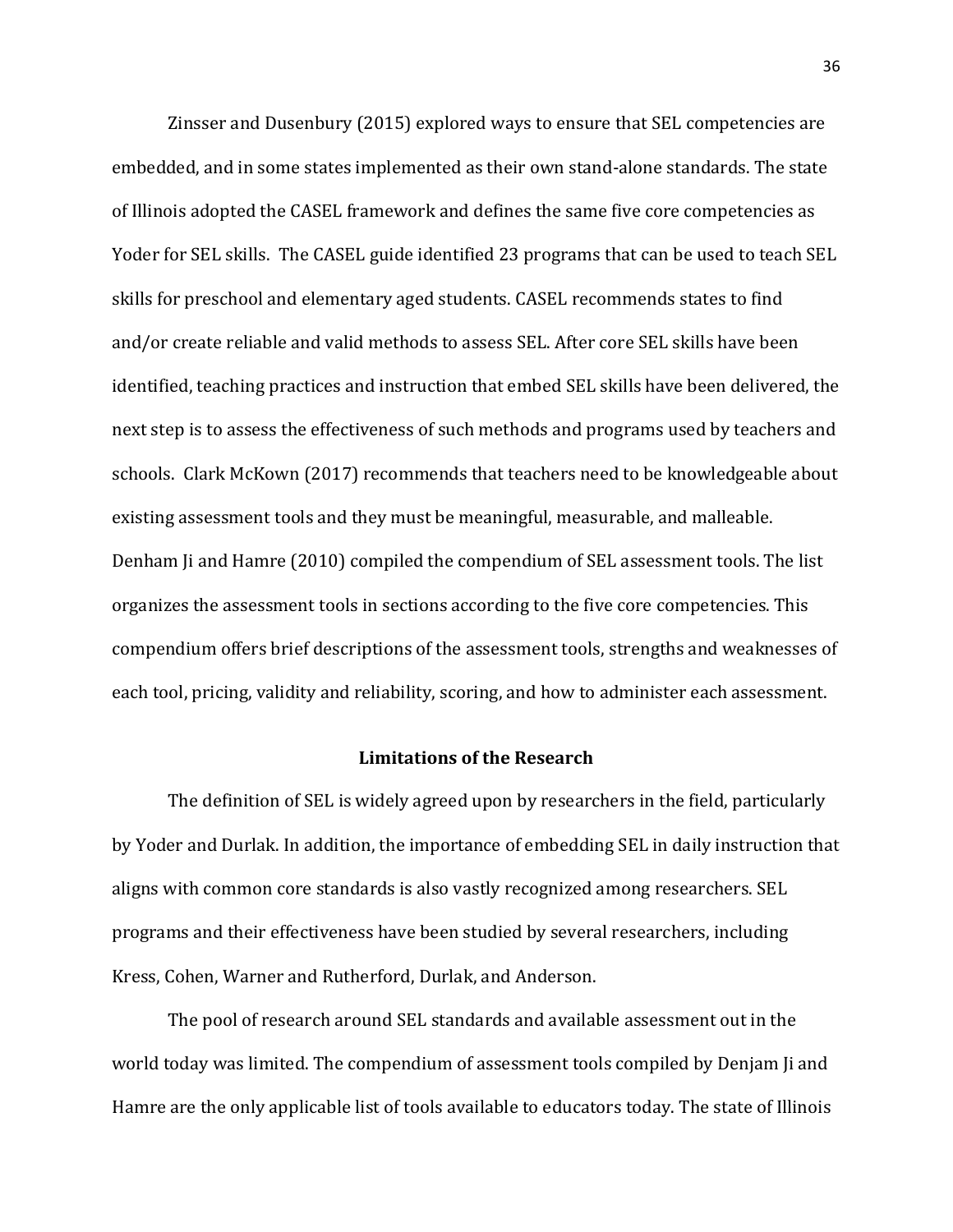is a leader in the United States in implementing state standards around SEL competencies. McKown identified the need for professionals with the knowledge and expertise around assessments to create more valid and reliable tools that can be used to measure SEL program effectiveness.

I limited research around the CASEL framework, SAFE practices, and SEEAE curricula because I wanted this literature review to provide a reference about these frameworks and practices, rather than a descriptive and prescriptive review on what educators should use in their SEL programming efforts.

#### **Implications for Future Research**

The majority of the research on SEL is around the definition, importance, and best teaching practices that embed SEL competencies in daily instruction. Landmark studies such as Durlak have been referenced in literature around SEL definition, importance, effectiveness, and how to address it in schools. There is a need for more research around specific SEL interventions used primarily for students with EBD at the elementary level.

For future studies, researchers should focus studies around SEL standards and appropriate assessment tools that measure effectiveness of SEL programs and teaching interventions. Before these studies can be conducted, more assessment tools must be available and created.

#### **Implications for Professional Application**

This research applies to special education and general education teachers, as well as mental health professionals in schools. As education professionals, our responsibilities are vast and continue to grow. More and more research is available that inform educators of how to best meet the challenging and diverse needs of our students. Educational efforts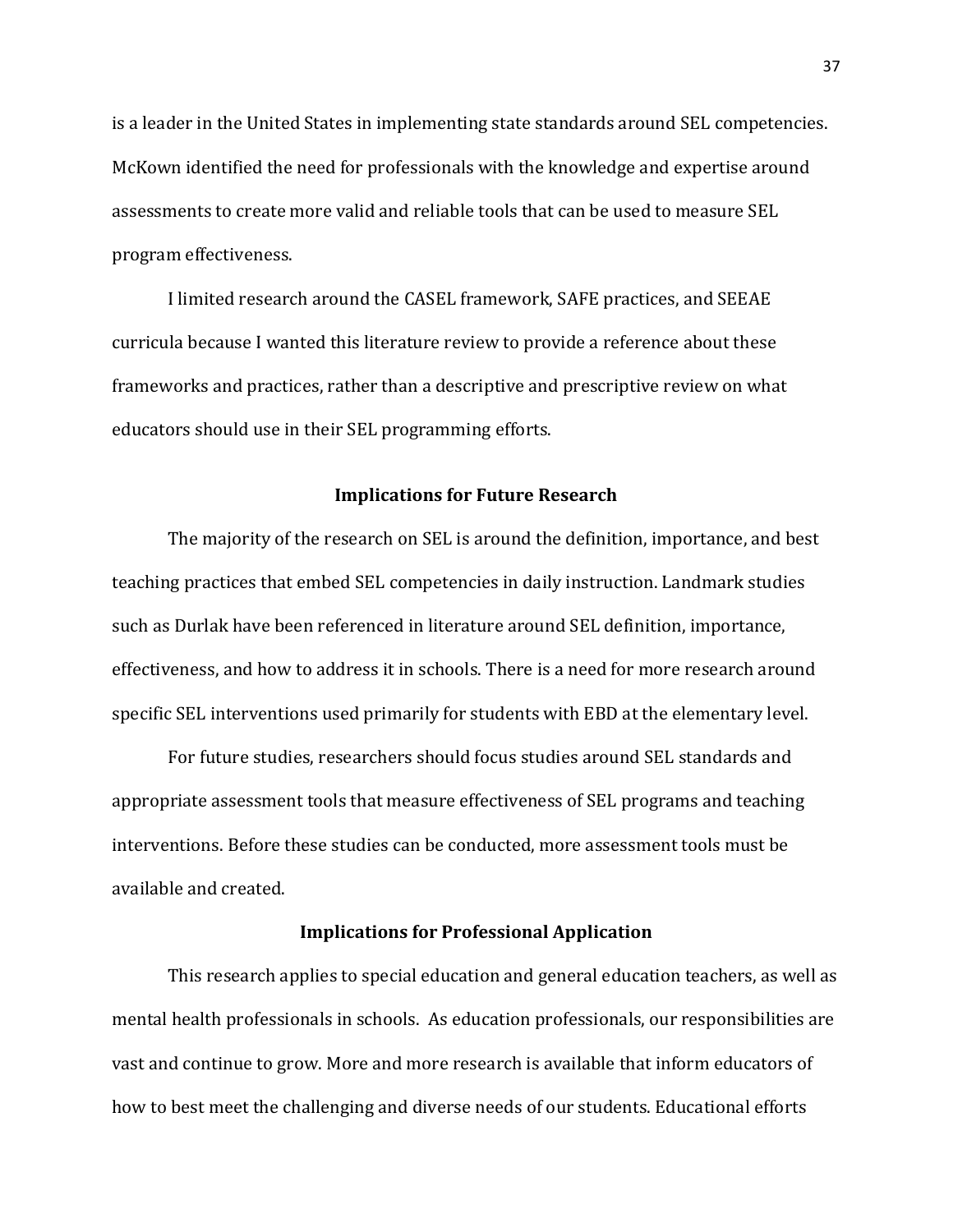have shifted from traditional educational practices to involving the whole child. Many studies have proven that SEL competencies are an essential part of education. When students are part of a safe, caring, and supportive community with clear SEL goals the students' capacity to learn expands and academic achievement increases.

Special educators can apply this research when planning and serving students with EBD as well as to those identified as low-cognitive or severe SLD, as many SEL practices aide in their application of learning which impacts their long-term outcomes. SEL core competencies can be used as a basis for goals and objectives on Individual Education Plans (IEP). The need for more states to adopt SEL standards is necessary because it will help all teachers identify common goals, teach accordingly, and be accountable in all aspects in the education of a child.

General education teachers, or classroom teachers, can apply this research to help them identify what SEL skills to embed as part of the daily instruction. In addition, this research also provides ways to do so such as the Open Circle and SDM/SPS program. This research also highlights the value of co-teaching with other educators or mental health professionals, as well as applicable ways to implement co-teaching practices.

Mental health professionals in schools can use this research to help identify outreach programs and service learning opportunities in the community for students to apply their SEL skills. This research also provides reference and description of available SEL assessment tools available today, as well as the noting the importance to create more assessments that are measurable, meaningful, and malleable.

Special educators and general educators can use this research to improve their craft of teaching. This research provides clear competencies in relation to SEL skills, which offers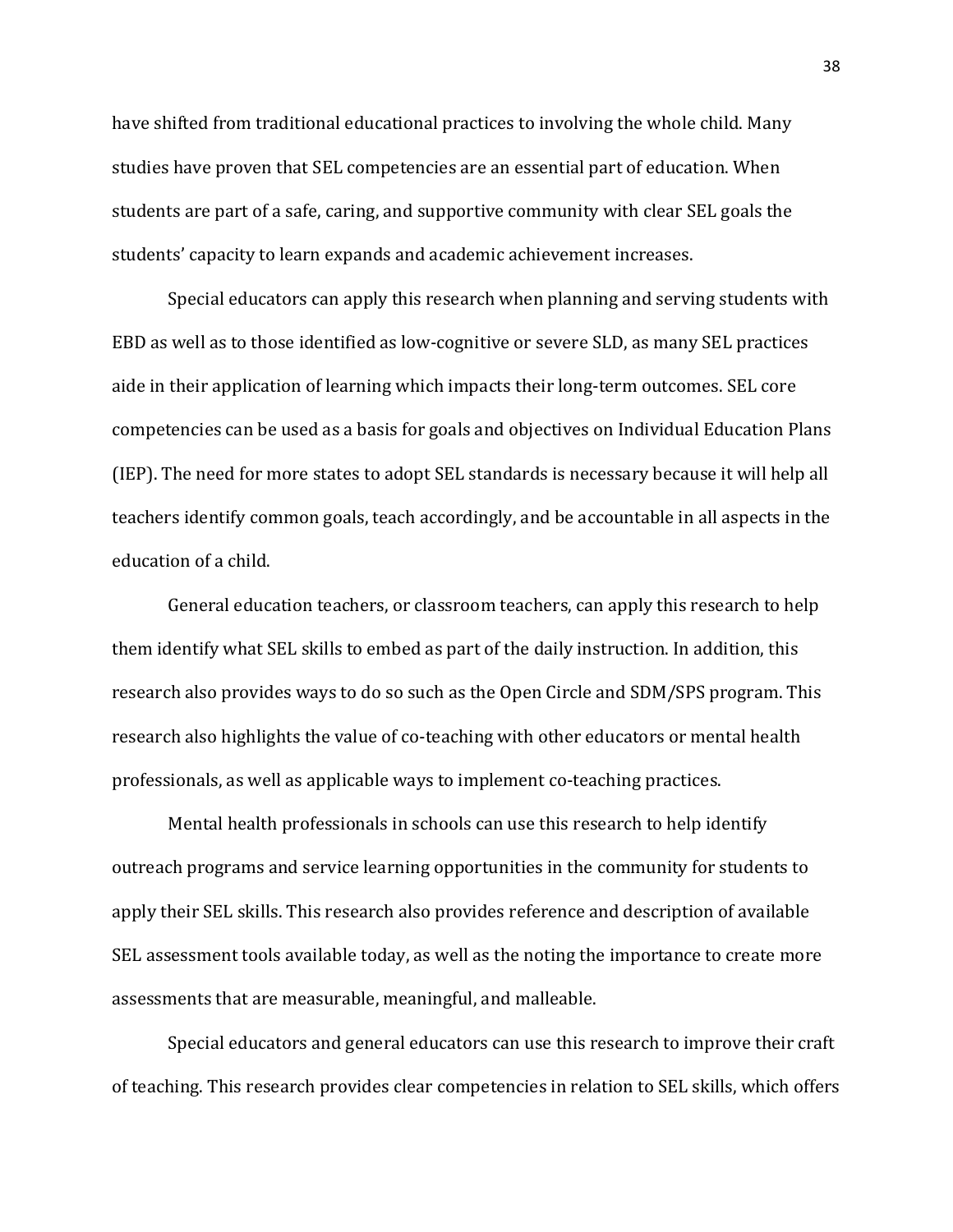clear and common goals among educators. My research also discusses the importance of embedding SEL into daily instruction, which will benefit all students, especially for those with ACES and EBD. With that importance comes what every educator desires, hands on applicable ways to do the work. This research provides ideas for co-teaching, SEL programs available, student centered SEL goals, planning and delivering high quality SEL instruction that align to common core standards.

#### **Conclusion**

 In conclusion, the research reviewed so far points to the conclusion that SEL is a critical part to any classroom curriculum. There are several frameworks that education systems and schools adopted to improve the level of SEL instruction, trauma informed teaching practices, and equitable education, such as the PBIS model and RTI model. These models consider the whole child and systematically create a culture that focuses on the development of prosocial behaviors in schools. SEL can be embedded in core content areas within classrooms daily. There are five SEL core competencies; self-awareness, selfmanagement, social awareness, relationship management, and responsible decision making. Very few states have adopted SEL learning standards, and there is more work to be done in finding reliable and valid SEL assessment tools.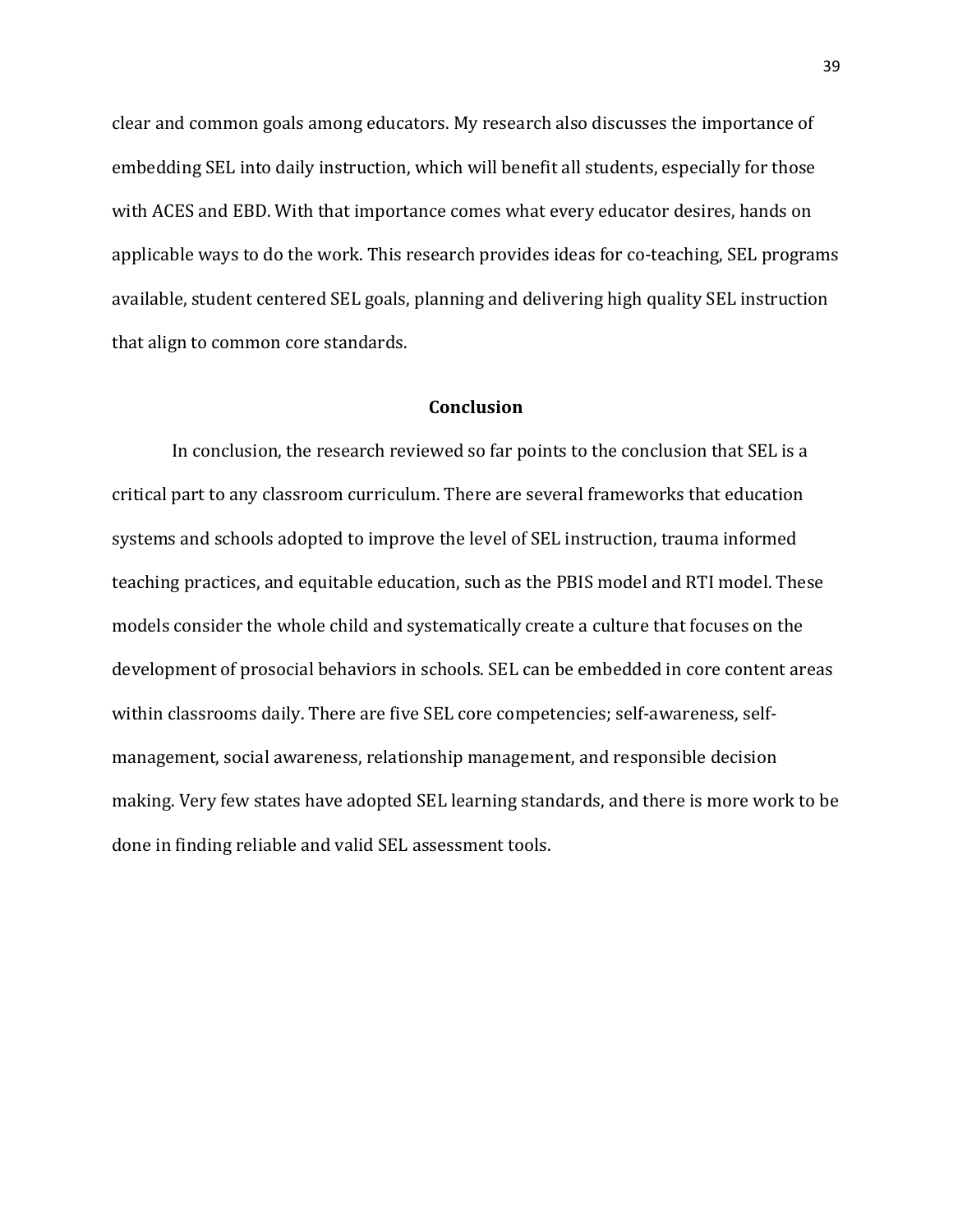#### **References**

- Allen, J. P., Philliber, S., Herrling, S., & Kuperminc, G. P. (1997). Preventing Teen Pregnancy and Academic Failure: Experimental Evaluation of a Developmentally Based Approach. *Child Development, 68*(4), 729. doi:10.2307/1132122
- Anderson, E. M., Blitz, L. V., & Saastamoinen, M. (2015). Exploring a school-university model for professional development with classroom staff: teaching trauma-informed approaches. *School Community Journal*, *25*(2), 113-134.
- Bandy, T., & Moore, K. (2011). *What works for promoting and enhancing positive social skills: lessons from experimental evaluations of programs and interventions* [Fact sheet]. Retrieved from [https://www.childtrends.org/wp](https://www.childtrends.org/wp-content/uploads/2011/03/child_trends_2011_03_02_RB_WWSocialSkills.pdf)[content/uploads/2011/03/child\\_trends\\_2011\\_03\\_02\\_RB\\_WWSocialSkills.pdf](https://www.childtrends.org/wp-content/uploads/2011/03/child_trends_2011_03_02_RB_WWSocialSkills.pdf)
- Batanova, M., & Loukas, A. (2016). Empathy and effortful control effects of early adolescents' aggression: when do students' perceptions of their school climate matter? *Applied Developmental Science, 20*(2), 79-93. Doi:10.1080/10888691.2015.1067145
- Clarke, A. M., & Barry, M. M. (n.d). *The link between social and emotional learning and academic achievement*. Retrieved November 05, 2017, from <http://www.partnershipforchildren.org.uk/uploads/AcademicAchievement.pdf.pdf>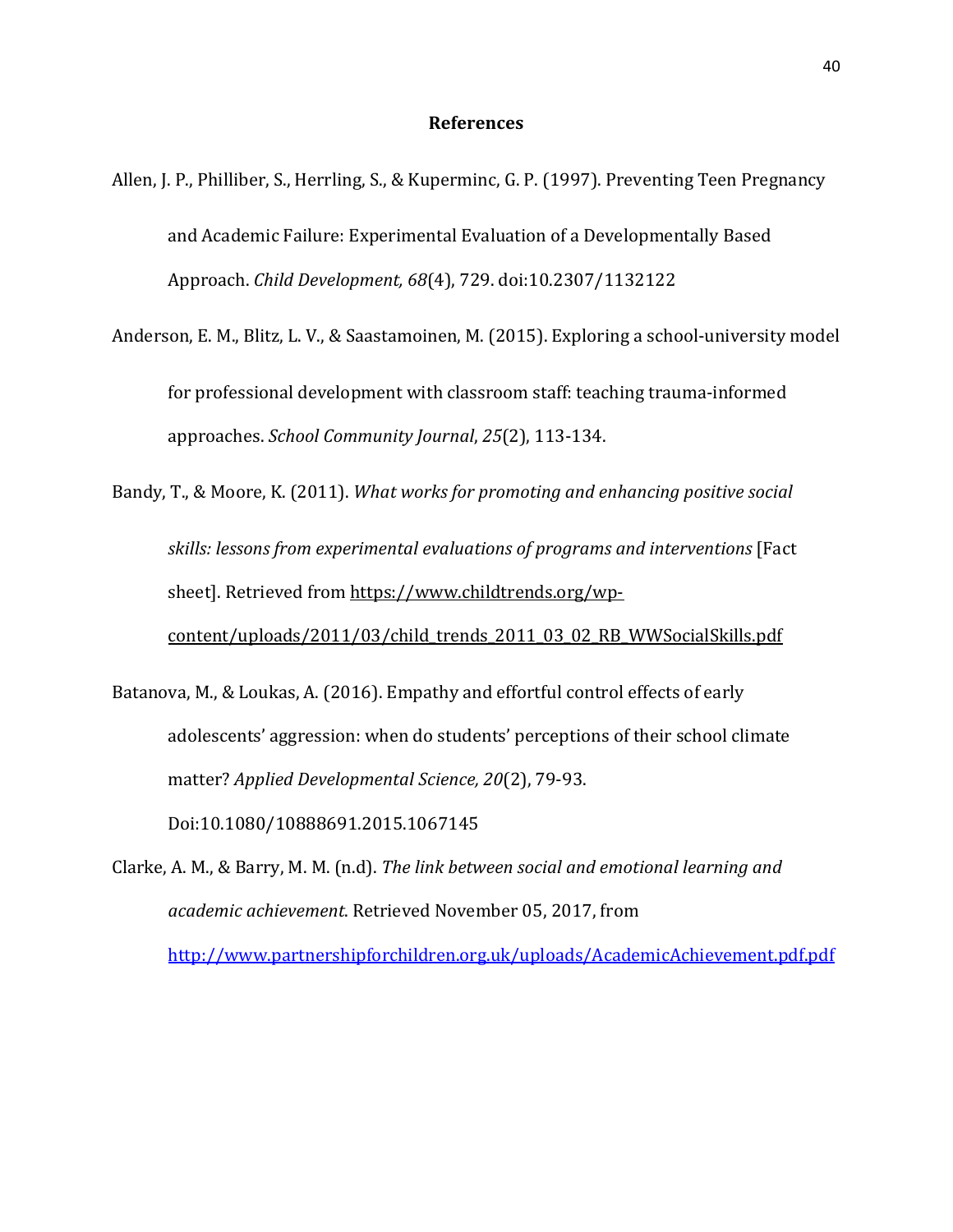Cohen, J. (2006). Social, emotional, ethical, and academic education: Creating a climate for learning, participation in democracy, and well-being. *Harvard Educational Review, 76*(2), 201-237,285. Retrieved from [https://search-proquest](https://search-proquest-com.ezproxy.bethel.edu/docview/212259781?accountid=8593)[com.ezproxy.bethel.edu/docview/212259781?accountid=8593](https://search-proquest-com.ezproxy.bethel.edu/docview/212259781?accountid=8593)

Denham, S., Ji, P., & Hamre, B. (2010). *Compendium of preschool through elementary school social-emotional learning and associated assessment measures*. In *CASEL*. Chicago: University of Illinois at Chicago.

Durlak, J. A., Weissberg, R. P., Dymnicki, A. B., Taylor, R. D., & Schellinger, K. B. (2011). The impact of enhancing students' social and emotional learning: a meta-analysis of school-based universal interventions. *Child Development, 82*(1), 405-432. doi:10.1111/j.1467-8624.2010.01564.x

- Harris-Mrrui, N., King, K., & Rostenberg, D. (2006). Reducing Disproportionate Minority Representation in Special Education Programs for Students with Emotional Disturbances: Toward a Culturally Responsive Response to Intervention Model. *Education & Treatment of Children, 29*(4), 779-799.
- Kok, Amor (2014). "Perceptions of Educators Regarding Direct Social Skills Instruction for Students with Disabilities". *ProQuest LLC*
- Kress, J., Norris, J., Schoenholz, D., Elias, M., & Seigle, P. (2004). Bringing Together Educational Standards and Social and Emotional Learning: Making the Case for Educators. *American Journal of Education, 111*(1), 68-89. doi:10.1086/424720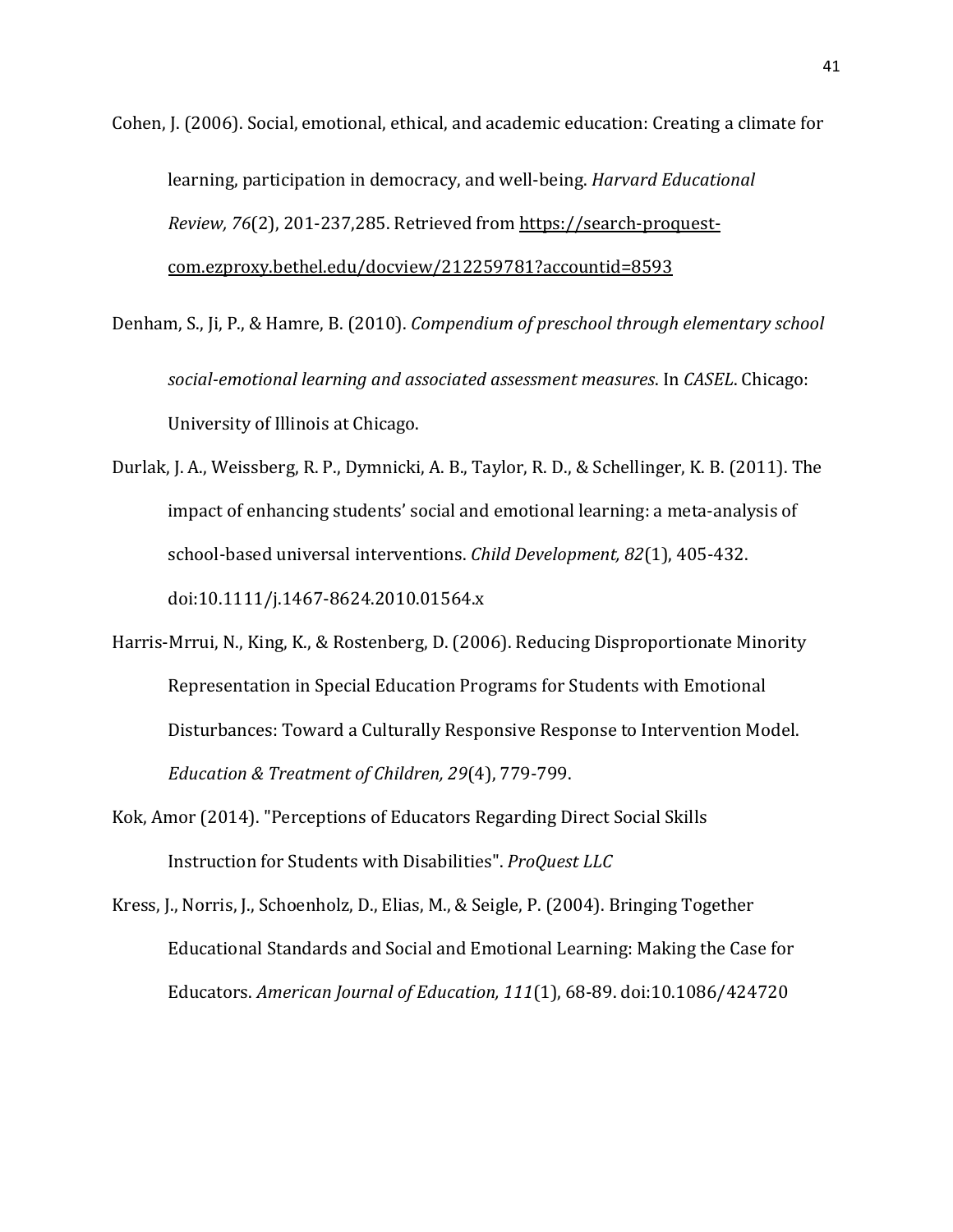- Leffert, J. S., Brady, M. E., & Siperstein, G. N. (2009). A "Tools for Teachers" Approach for Infusing Social Skills Instruction into Daily Teaching Activities*. TEACHING Exceptional Children Plus,* 6(2).
- Maras, M. A., Thompson, A. M., Lewis, C., Thornburg, K., & Hawks, J. (2015). Developing a Tiered Response Model for Social-Emotional Learning through Interdisciplinary Collaboration. *Journal Of Educational & Psychological Consultation*, *25*(2-3), 198-223.
- McKown, Clark. (2017). Social-Emotional Assessment, Performance, and Standards. Future of Children, 27(1), 157-178.
- Portnow, S., Downer, J., Brown J. (2015). *An increase in emotional support, a reduction in negative social emotional skills, or both?: Examining how universal social emotional programs achieve reductions in aggression*. ([Document or Report number]). New York: Society for Research on Educational Effectiveness (SREE). (ERIC Document Reproduction Service No. ED562106).

Salvin, Robert E. (2014). Cooperative learning and academic achievement: Why does group work?. (2014). *Anales De Psicología, 30*(3), 785-791. http://dx.doi.org.ezproxy.bethel.edu/10.6018/analesps.30.3.201201 Retrieved from https://search-proquestcom.ezproxy.bethel.edu/docview/1554497365?accountid=8593

Simonsen, B., Myers, D., Everett, S., Sugai, G., Spencer, R., & LaBreck, C. (2012). Explicitly teaching social skills schoolwide: Using a matrix to guide instruction. *Intervention In School And Clinic*, *47*(5), 259-266.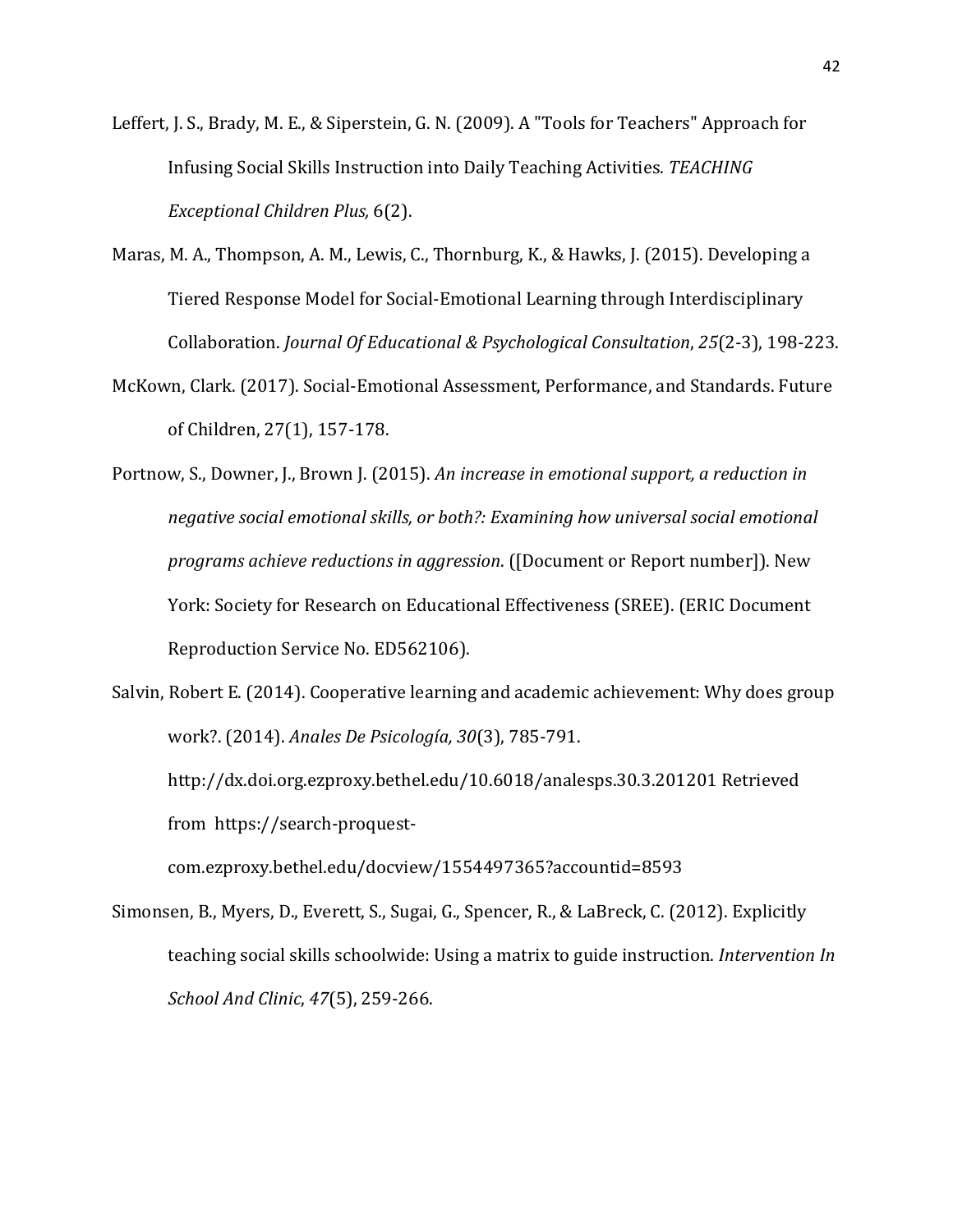- Skoulos, V., & Tryon, G.S. (2007). Social skills of adolescents in special education who display symptoms of oppositional defiant disorder. *American Secondary Education, 35*(2), 103-115.
- Smith, E. R., & Gill Lopez, P. (2016). Collaboration for a curriculum of caring: the Zeitgeist is right. *Psychology In The Schools*, *53*(3), 270-285.
- Snider, V.E., & Battalio, R. (2001). Application of academic design principles to social skills instruction. *Beyond Behavior*, *21*(1), 10-19.
- Terpstra. J., & Tamura, R. (2008). Effective social interaction strategies for inclusive settings. *Early Childhood Journal, 35*(5), 405-411. Doi: 10.1007/s10643-007-0225-0.
- Yoder, Nicholas. (2014, January). *Teaching the whole child instructional practices that support social-emotional learning in three teacher evaluation frameworks* (Issue Brief No. not given). Retrieved from

<http://www.gtlcenter.org/sites/default/files/TeachingtheWholeChild.pdf>

- Volonino, V., & Zigmond, N. (2007). Promoting research-based practices through inclusion. *Theory into Practice*, *46* (4), 291-300.
- Warger, C.L., & Rutherford, R.J. (1993). Co-teaching to improve social skills. *Preventing School Failure, 37*(4), 21-27.
- Zins, J.E., Bloodworth, M. R., Weissber, R. P., & Walberg, H. J. (2007). The scientific base linking social and emotional learning to school success. *Journal of Educational and Psychological Consultation*. Doi: 10.1080/10474410701413145